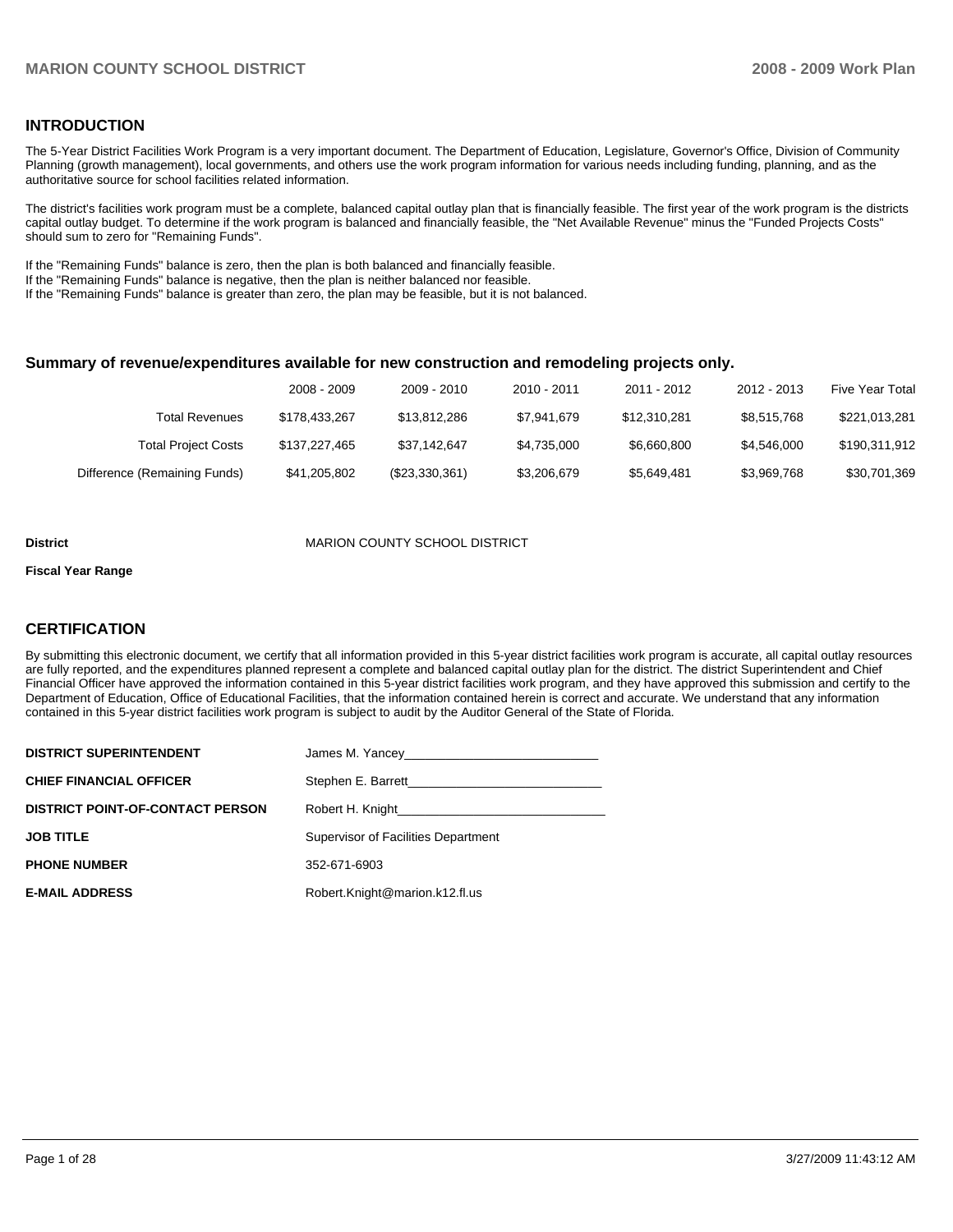# **Expenditures**

### **Expenditure for Maintenance, Repair and Renovation from 2-Mills and PECO**

Annually, prior to the adoption of the district school budget, each school board must prepare a tentative district facilities work program that includes a schedule of major repair and renovation projects necessary to maintain the educational and ancillary facilities of the district.

| Item                                          | 2008 - 2009<br><b>Actual Budget</b> | 2009 - 2010<br>Projected | 2010 - 2011<br>Projected | 2011 - 2012<br>Projected | 2012 - 2013<br>Projected | <b>Total</b> |  |  |  |  |
|-----------------------------------------------|-------------------------------------|--------------------------|--------------------------|--------------------------|--------------------------|--------------|--|--|--|--|
| <b>HVAC</b>                                   | \$0                                 | \$0                      | \$0                      | \$0                      | \$0                      | \$0          |  |  |  |  |
| Locations: No Locations for this expenditure. |                                     |                          |                          |                          |                          |              |  |  |  |  |
| Flooring                                      | \$0                                 | \$0                      | \$0                      | \$0                      | \$0                      | \$0          |  |  |  |  |
| Locations: No Locations for this expenditure. |                                     |                          |                          |                          |                          |              |  |  |  |  |
| Roofing                                       | \$0                                 | \$0                      | \$0                      | \$0                      | \$0                      | \$0          |  |  |  |  |
| Locations: No Locations for this expenditure. |                                     |                          |                          |                          |                          |              |  |  |  |  |
| Safety to Life                                | \$0                                 | \$0                      | \$0                      | \$0                      | \$0                      | \$0          |  |  |  |  |
| Locations: No Locations for this expenditure. |                                     |                          |                          |                          |                          |              |  |  |  |  |
| Fencing                                       | \$0                                 | \$0                      | \$0                      | \$0                      | \$0                      | \$0          |  |  |  |  |
| Locations: No Locations for this expenditure. |                                     |                          |                          |                          |                          |              |  |  |  |  |
| Parking                                       | \$0                                 | \$0                      | \$0                      | \$0                      | \$0                      | \$0          |  |  |  |  |
| Locations: No Locations for this expenditure. |                                     |                          |                          |                          |                          |              |  |  |  |  |
| Electrical                                    | \$0                                 | \$0                      | \$0                      | \$0                      | \$0                      | \$0          |  |  |  |  |
| Locations: No Locations for this expenditure. |                                     |                          |                          |                          |                          |              |  |  |  |  |
| Fire Alarm                                    | \$0                                 | \$0                      | \$0                      | \$0                      | \$0                      | \$0          |  |  |  |  |
| Locations: No Locations for this expenditure. |                                     |                          |                          |                          |                          |              |  |  |  |  |
| Telephone/Intercom System                     | \$0                                 | \$0                      | \$0                      | \$0                      | \$0                      | \$0          |  |  |  |  |
| Locations: No Locations for this expenditure. |                                     |                          |                          |                          |                          |              |  |  |  |  |
| <b>Closed Circuit Television</b>              | \$0                                 | \$0                      | \$0                      | \$0                      | \$0                      | \$0          |  |  |  |  |
| Locations: No Locations for this expenditure. |                                     |                          |                          |                          |                          |              |  |  |  |  |
| Paint                                         | \$0                                 | \$0                      | \$0                      | \$0                      | \$0                      | \$0          |  |  |  |  |
| Locations: No Locations for this expenditure. |                                     |                          |                          |                          |                          |              |  |  |  |  |
| Maintenance/Repair                            | \$0                                 | \$0                      | \$0                      | \$0                      | \$0                      | \$0          |  |  |  |  |
| Locations: No Locations for this expenditure. |                                     |                          |                          |                          |                          |              |  |  |  |  |
| <b>Sub Total:</b>                             | \$0                                 | \$0                      | \$0                      | \$0                      | \$0                      | \$0          |  |  |  |  |

| IPECO Maintenance Expenditures | \$2,218,683 | \$2.664.465 | \$3,566,005 | \$3,373,208 | \$3,361,434 | \$15,183,795 |
|--------------------------------|-------------|-------------|-------------|-------------|-------------|--------------|
| Two Mill Sub Total:            | \$7,369,542 | \$5,493,503 | \$3,520,096 | \$1,162,113 | \$4,428,460 | \$21,973,714 |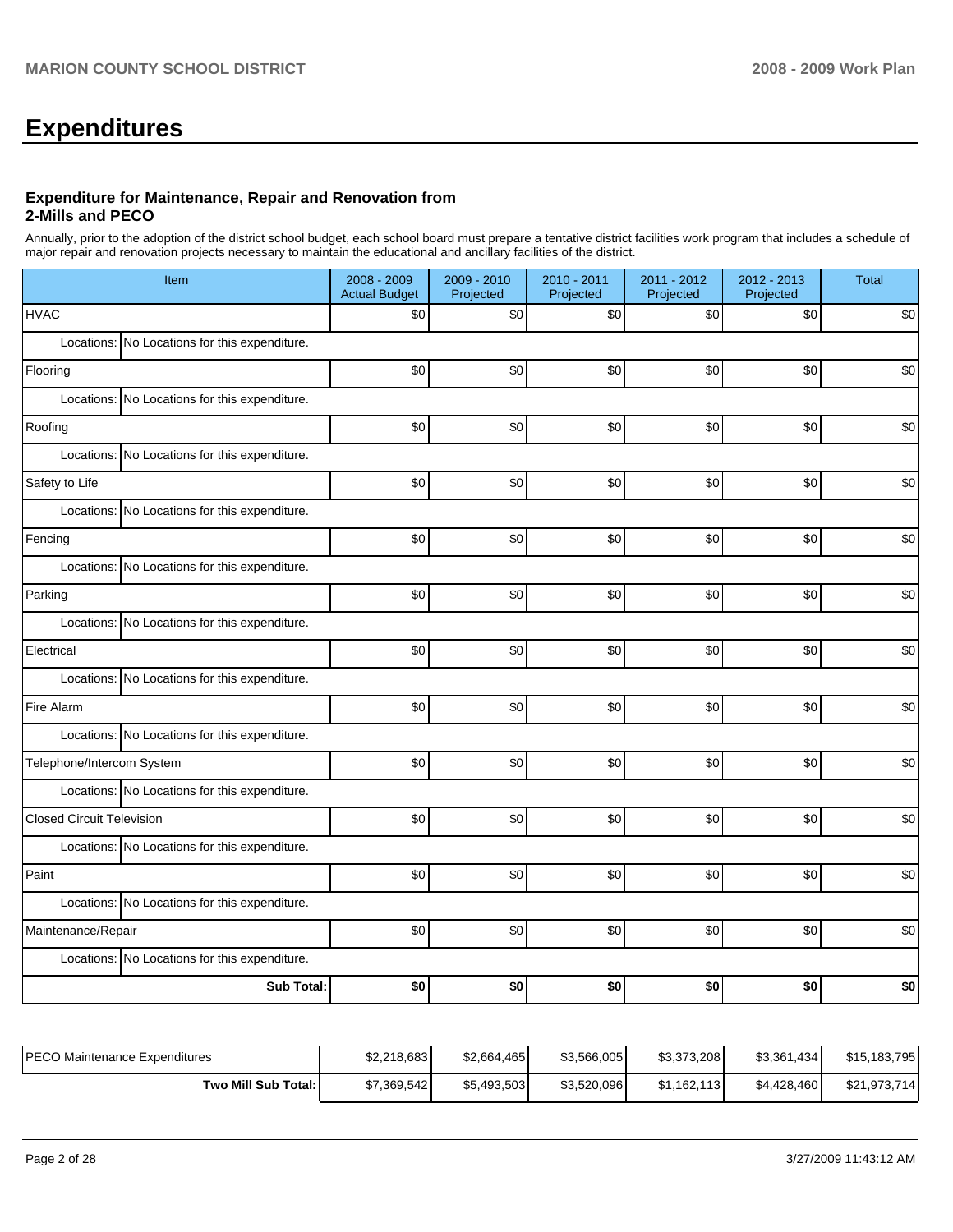| <b>Other Items</b>                                                               | 2008 - 2009<br><b>Actual Budget</b> | 2009 - 2010<br>Projected | 2010 - 2011<br>Projected | 2011 - 2012<br>Projected | 2012 - 2013<br>Projected | <b>Total</b> |  |  |  |  |  |
|----------------------------------------------------------------------------------|-------------------------------------|--------------------------|--------------------------|--------------------------|--------------------------|--------------|--|--|--|--|--|
| District Wide - ADA Modifications                                                | \$523,378                           | \$200,000                | \$200,000                | \$200,000                | \$200,000                | \$1,323,378  |  |  |  |  |  |
| Locations ANTHONY ELEMENTARY                                                     |                                     |                          |                          |                          |                          |              |  |  |  |  |  |
| District Wide - Bath Partitions                                                  | \$30,000                            | \$30,000                 | \$30,000                 | \$30,000                 | \$30,000                 | \$150,000    |  |  |  |  |  |
| Locations ANTHONY ELEMENTARY                                                     |                                     |                          |                          |                          |                          |              |  |  |  |  |  |
| District Wide - Ballfield Light Pole Replacement                                 | \$362,371                           | \$200,000                | \$0                      | \$0                      | \$0                      | \$562,371    |  |  |  |  |  |
| Locations BELLEVIEW SENIOR HIGH, DUNNELLON SENIOR HIGH, NORTH MARION SENIOR HIGH |                                     |                          |                          |                          |                          |              |  |  |  |  |  |
| District Wide - Door/Hardware Replacement                                        | \$50,000                            | \$50,000                 | \$50,000                 | \$50,000                 | \$50,000                 | \$250,000    |  |  |  |  |  |
| Locations ANTHONY ELEMENTARY                                                     |                                     |                          |                          |                          |                          |              |  |  |  |  |  |
| District Wide - Drop Ceilings                                                    | \$57,134                            | \$50,000                 | \$50,000                 | \$50,000                 | \$50,000                 | \$257,134    |  |  |  |  |  |
| Locations ANTHONY ELEMENTARY                                                     |                                     |                          |                          |                          |                          |              |  |  |  |  |  |
| District Wide - EMS Controls                                                     | \$170,000                           | \$60,000                 | \$60,000                 | \$60,000                 | \$60,000                 | \$410,000    |  |  |  |  |  |
| Locations ANTHONY ELEMENTARY                                                     |                                     |                          |                          |                          |                          |              |  |  |  |  |  |
| District Wide - Fire Alarm & Intercom Upgrades                                   | \$103,000                           | \$130,000                | \$90,000                 | \$0                      | \$0                      | \$323,000    |  |  |  |  |  |
| Locations ANTHONY ELEMENTARY                                                     |                                     |                          |                          |                          |                          |              |  |  |  |  |  |
| District Wide - Gutter Replacement                                               | \$150,000                           | \$150,000                | \$0                      | \$0                      | \$0                      | \$300,000    |  |  |  |  |  |
| Locations ANTHONY ELEMENTARY                                                     |                                     |                          |                          |                          |                          |              |  |  |  |  |  |
| District Wide - Painting                                                         | \$213,578                           | \$200,000                | \$267,000                | \$263,000                | \$200,000                | \$1,143,578  |  |  |  |  |  |
| Locations ANTHONY ELEMENTARY                                                     |                                     |                          |                          |                          |                          |              |  |  |  |  |  |
| District Wide - Playcourts, Asphalt & Tracks                                     | \$162,000                           | \$50,000                 | \$0                      | \$0                      | \$0                      | \$212,000    |  |  |  |  |  |
| Locations ANTHONY ELEMENTARY                                                     |                                     |                          |                          |                          |                          |              |  |  |  |  |  |
| District Wide - Playgrounds                                                      | \$250,000                           | \$250,000                | \$0                      | \$0                      | \$0                      | \$500,000    |  |  |  |  |  |
| Locations ANTHONY ELEMENTARY                                                     |                                     |                          |                          |                          |                          |              |  |  |  |  |  |
| District Wide - Portable Repairs, Siding, HVAC, etc.                             | \$35,000                            | \$35,000                 | \$0                      | \$0                      | \$0                      | \$70,000     |  |  |  |  |  |
| Locations ANTHONY ELEMENTARY                                                     |                                     |                          |                          |                          |                          |              |  |  |  |  |  |
| District Wide - Pressure Washing                                                 | \$140,151                           | \$100,000                | \$100,000                | \$100,000                | \$100,000                | \$540,151    |  |  |  |  |  |
| Locations ANTHONY ELEMENTARY                                                     |                                     |                          |                          |                          |                          |              |  |  |  |  |  |
| District Wide - Resurfacing Drives & Parking                                     | \$180,000                           | \$200,000                | \$2,000,000              | \$2,000,000              | \$200,000                | \$4,580,000  |  |  |  |  |  |
| Locations ANTHONY ELEMENTARY                                                     |                                     |                          |                          |                          |                          |              |  |  |  |  |  |
| District Wide - Roof Coating Replacement                                         | \$1,312,096                         | \$0                      | \$0                      | \$0                      | \$0                      | \$1,312,096  |  |  |  |  |  |
| Locations ANTHONY ELEMENTARY                                                     |                                     |                          |                          |                          |                          |              |  |  |  |  |  |
| District Wide - Safety-to-Life                                                   | \$724,143                           | \$266,447                | \$356,601                | \$337,321                | \$336,144                | \$2,020,656  |  |  |  |  |  |
| Locations ANTHONY ELEMENTARY                                                     |                                     |                          |                          |                          |                          |              |  |  |  |  |  |
| District Wide - Sidewalks, Non-skid                                              | \$20,000                            | \$20,000                 | \$20,000                 | \$20,000                 | \$20,000                 | \$100,000    |  |  |  |  |  |
| Locations ANTHONY ELEMENTARY                                                     |                                     |                          |                          |                          |                          |              |  |  |  |  |  |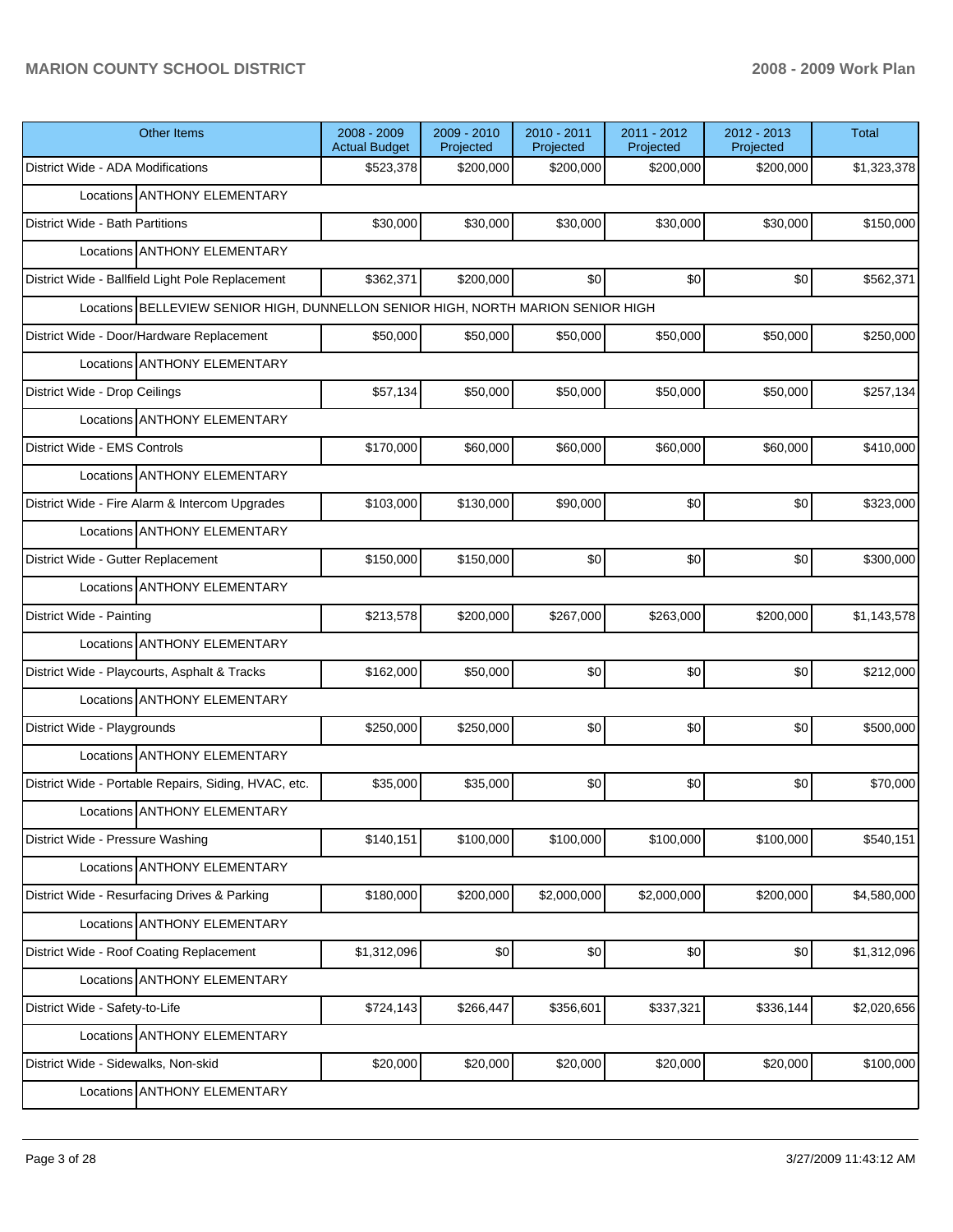| District Wide - Striping; Playcourts, Ballfields,<br>Parking | \$25,000                          | \$25,000    | \$25,000  | \$25,000  | \$25,000    | \$125,000   |  |  |  |  |
|--------------------------------------------------------------|-----------------------------------|-------------|-----------|-----------|-------------|-------------|--|--|--|--|
| Locations ANTHONY ELEMENTARY                                 |                                   |             |           |           |             |             |  |  |  |  |
| <b>Replace Plumbing Flxtures</b>                             | \$0                               | \$40,000    | \$0       | \$0       | \$0         | \$40,000    |  |  |  |  |
| Locations BELLEVIEW ELEMENTARY                               |                                   |             |           |           |             |             |  |  |  |  |
| HVAC Make Up Air Replacement Bldgs. 5 & 7                    | \$0                               | \$375,000   | \$0       | \$0       | \$0         | \$375,000   |  |  |  |  |
| Locations BELLEVIEW MIDDLE                                   |                                   |             |           |           |             |             |  |  |  |  |
| Doors/Canopy Repairs, Replacement                            | \$18,593                          | \$0         | \$0       | \$0       | \$0         | \$18,593    |  |  |  |  |
|                                                              | Locations COLLEGE PARK ELEMENTARY |             |           |           |             |             |  |  |  |  |
| Re-Roof Bldgs. 1 & 2                                         | \$0                               | \$300,000   | \$0       | \$0       | \$0         | \$300,000   |  |  |  |  |
| Locations COLLIER FDLRS CENTER                               |                                   |             |           |           |             |             |  |  |  |  |
| Replace EMS System                                           | \$140,000                         | \$0         | \$0       | \$0       | \$0         | \$140,000   |  |  |  |  |
| Locations DUNNELLON ELEMENTARY                               |                                   |             |           |           |             |             |  |  |  |  |
| <b>Boiler Replacement</b>                                    | \$63,726                          | \$0         | \$0       | \$0       | \$0         | \$63,726    |  |  |  |  |
| Locations DUNNELLON MIDDLE                                   |                                   |             |           |           |             |             |  |  |  |  |
| Ceiling and Lighting Upgrades                                | \$281,081                         | \$0         | \$0       | \$0       | \$0         | \$281,081   |  |  |  |  |
| Locations DUNNELLON SENIOR HIGH                              |                                   |             |           |           |             |             |  |  |  |  |
| <b>HVAC Chiller Replacement</b>                              | \$0                               | \$95,500    | \$0       | \$0       | \$0         | \$95,500    |  |  |  |  |
| Locations   DUNNELLON SENIOR HIGH                            |                                   |             |           |           |             |             |  |  |  |  |
| Field House Chiller Replacement                              | \$0                               | \$19,539    | \$0       | \$0       | \$0         | \$19,539    |  |  |  |  |
| Locations DUNNELLON SENIOR HIGH                              |                                   |             |           |           |             |             |  |  |  |  |
| Re-roof Field House                                          | \$97,348                          | \$0         | \$0       | \$0       | \$0         | \$97,348    |  |  |  |  |
| Locations DUNNELLON SENIOR HIGH                              |                                   |             |           |           |             |             |  |  |  |  |
| <b>HVAC Duct Replacement</b>                                 | \$0                               | \$1,246,403 | \$0       | \$0       | \$0         | \$1,246,403 |  |  |  |  |
| Locations EAST MARION ELEMENTARY                             |                                   |             |           |           |             |             |  |  |  |  |
| EMS Upgrades to the HVAC System                              | \$0                               | \$0         | \$150,000 | \$0       | \$0         | \$150,000   |  |  |  |  |
| Locations EIGHTH STREET ELEMENTARY                           |                                   |             |           |           |             |             |  |  |  |  |
| HVAC System Upgrades/Replacement                             | \$0                               | \$0         | \$0       | \$0       | \$2,006,250 | \$2,006,250 |  |  |  |  |
| Locations EMERALD SHORES ELEMENTARY                          |                                   |             |           |           |             |             |  |  |  |  |
| HVAC System Upgrades/Replacement                             | \$0                               | \$0         | \$0       | \$0       | \$2,006,250 | \$2,006,250 |  |  |  |  |
| Locations EVERGREEN ELEMENTARY                               |                                   |             |           |           |             |             |  |  |  |  |
| Re-Roof Bldgs 1 - 4                                          | \$222,760                         | \$0         | \$0       | \$0       | \$0         | \$222,760   |  |  |  |  |
| Locations TECHNICAL SERVICES CENTER                          |                                   |             |           |           |             |             |  |  |  |  |
| Re-roof Bldgs 1 - 4                                          | \$0                               | \$0         | \$0       | \$900,000 | \$0         | \$900,000   |  |  |  |  |
| Locations FESSENDEN ELEMENTARY                               |                                   |             |           |           |             |             |  |  |  |  |
| Re-roof Bldgs 1 & 2                                          | \$0                               | \$900,000   | \$0       | \$0       | \$0         | \$900,000   |  |  |  |  |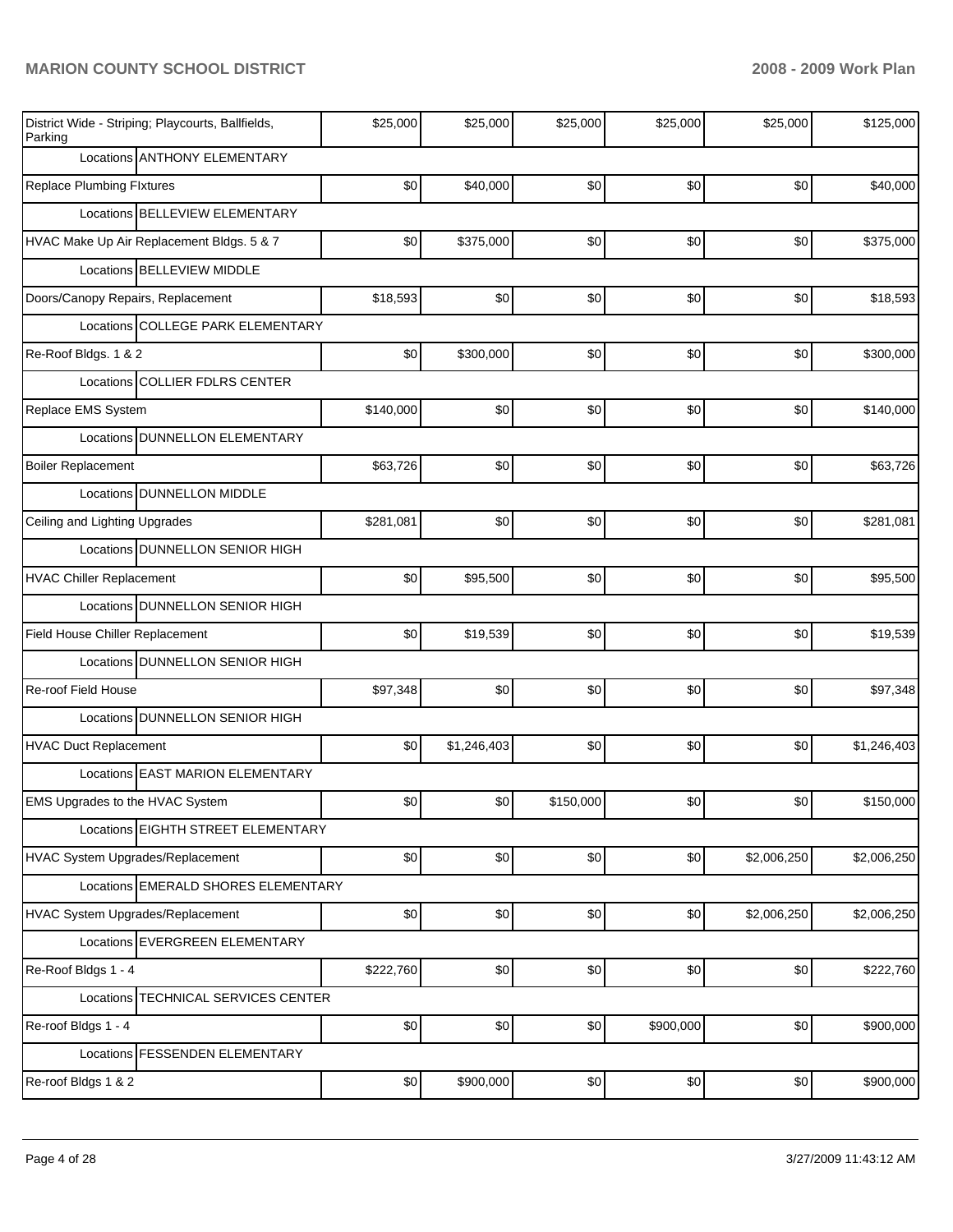| Locations FORT KING MIDDLE                              |           |             |             |     |             |             |
|---------------------------------------------------------|-----------|-------------|-------------|-----|-------------|-------------|
| HVAC System Upgrades/Chiller Replacement                | \$0       | \$0         | \$1,875,000 | \$0 | \$0         | \$1,875,000 |
| Locations HARBOUR VIEW ELEMENTARY                       |           |             |             |     |             |             |
| <b>HVAC Cooling Tower Replacement</b>                   | \$35,000  | \$0         | \$0         | \$0 | \$0         | \$35,000    |
| Locations HARBOUR VIEW ELEMENTARY                       |           |             |             |     |             |             |
| Re-roof Bldgs 1 & 12                                    | \$345,000 | \$0         | \$0         | \$0 | \$0         | \$345,000   |
| Locations HILLCREST SCHOOL                              |           |             |             |     |             |             |
| HVAC & Lighting Upgrades/Replacement                    | \$150,000 | \$0         | \$0         | \$0 | \$0         | \$150,000   |
| Locations HILLCREST SCHOOL                              |           |             |             |     |             |             |
| HVAC Systems Upgrades/Replacement                       | \$600,000 | \$0         | \$0         | \$0 | \$0         | \$600,000   |
| Locations HOWARD ACADEMY                                |           |             |             |     |             |             |
| Re-roof Bldgs 1 & 3 and Replace Covered Canopies        | \$394,970 | \$0         | \$0         | \$0 | \$0         | \$394,970   |
| Locations LAKE WEIR MIDDLE                              |           |             |             |     |             |             |
| <b>HVAC Cooling Tower Replacement</b>                   | \$300,000 | \$0         | \$0         | \$0 | \$0         | \$300,000   |
| Locations LAKE WEIR MIDDLE                              |           |             |             |     |             |             |
| HVAC System Upgrades/Replacement                        | \$0       | \$2,085,000 | \$0         | \$0 | \$0         | \$2,085,000 |
| Locations MAPLEWOOD ELEMENTARY                          |           |             |             |     |             |             |
| Replace Gutters @ NW Transportation Bldgs 1 & 2         | \$100,000 | \$0         | \$0         | \$0 | \$0         | \$100,000   |
| Locations SUPPORT SERVICES CENTER                       |           |             |             |     |             |             |
| HVAC System Upgrades/REplacement @ NW<br>Transportation | \$0       | \$0         | \$215,000   | \$0 | \$0         | \$215,000   |
| Locations SUPPORT SERVICES CENTER                       |           |             |             |     |             |             |
| Re-roof Bldg 1                                          | \$300,000 | \$0         | \$0         | \$0 | \$0         | \$300,000   |
| Locations OSCEOLA MIDDLE                                |           |             |             |     |             |             |
| HVAC System Upgrades/Replacement                        | \$0       | \$0         | \$700,000   | \$0 | \$0         | \$700,000   |
| Locations OSCEOLA MIDDLE                                |           |             |             |     |             |             |
| HVAC System Upgrades/Replacement                        | \$0       | \$0         | \$337,500   | \$0 | \$0         | \$337,500   |
| Locations PHOENIX CENTER                                |           |             |             |     |             |             |
| HVAC System Upgrades/Replacement                        | \$0       | \$0         | \$0         | \$0 | \$2,006,250 | \$2,006,250 |
| Locations ROMEO ELEMENTARY                              |           |             |             |     |             |             |
| <b>HVAC System Upgrades/Replacement</b>                 | \$0       | \$0         | \$60,000    | \$0 | \$0         | \$60,000    |
| Locations SILVER RIVER ENVIRONMENTAL MUSEUM             |           |             |             |     |             |             |
| HVAC System Upgrades/Replacement                        | \$0       | \$580,079   | \$0]        | \$0 | \$0         | \$580,079   |
| Locations SPARR ELEMENTARY                              |           |             |             |     |             |             |
| Re-roof Bldgs 1 & 2                                     | \$600,000 | \$0         | \$0]        | \$0 | \$0         | \$600,000   |
| Locations SPARR ELEMENTARY                              |           |             |             |     |             |             |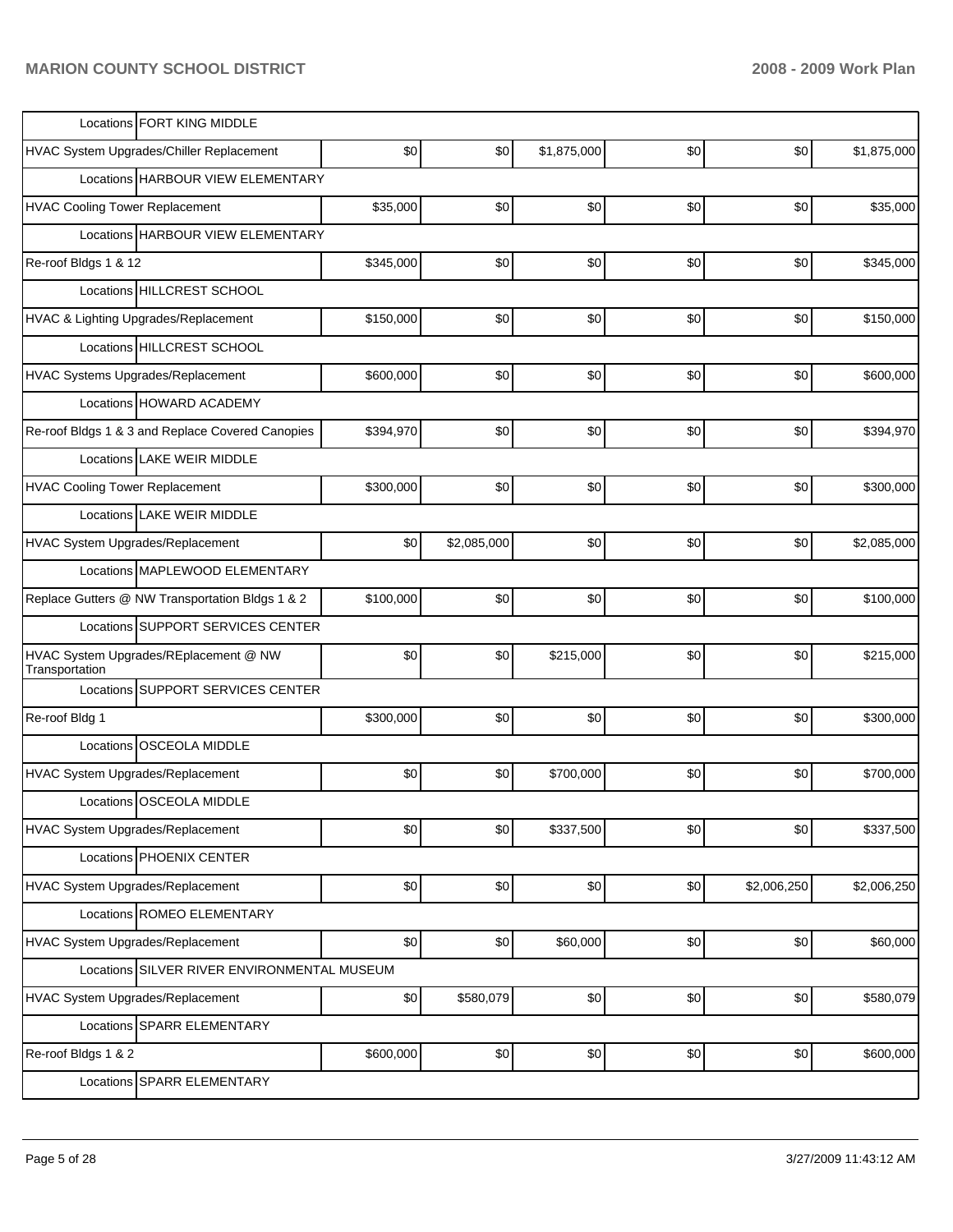| HVAC System Upgrades/Replacement     |                                   | \$44,723    | \$0         | \$0         | \$0         | \$0         | \$44,723     |  |  |
|--------------------------------------|-----------------------------------|-------------|-------------|-------------|-------------|-------------|--------------|--|--|
|                                      | Locations THELMA PARKER CENTER    |             |             |             |             |             |              |  |  |
| Upgrade Main and Sub Electric Panels |                                   | \$300,000   | \$0         | \$0         | \$0         | \$0         | \$300,000    |  |  |
|                                      | Locations WYOMINA PARK ELEMENTARY |             |             |             |             |             |              |  |  |
| Upgrade Plumbing Fixtures            |                                   | \$60,000    | \$0         | \$0         | \$0         | \$0         | \$60,000     |  |  |
|                                      | Locations WYOMINA PARK ELEMENTARY |             |             |             |             |             |              |  |  |
| District Wide - Flooring             |                                   | \$1,027,173 | \$500,000   | \$500,000   | \$500,000   | \$500,000   | \$3,027,173  |  |  |
| Locations ANTHONY ELEMENTARY         |                                   |             |             |             |             |             |              |  |  |
|                                      | Total:                            | \$9,588,225 | \$8,157,968 | \$7,086,101 | \$4,535,321 | \$7,789,894 | \$37,157,509 |  |  |

### **Local Two Mill Expenditure For Maintenance, Repair and Renovation**

Anticipated expenditures expected from local funding sources over the years covered by the current work plan.

| Item                                       | 2008 - 2009<br><b>Actual Budget</b> | 2009 - 2010<br>Projected | 2010 - 2011<br>Projected | 2011 - 2012<br>Projected | 2012 - 2013<br>Projected | Total         |
|--------------------------------------------|-------------------------------------|--------------------------|--------------------------|--------------------------|--------------------------|---------------|
| Remaining Maint and Repair from 1.75 Mills | \$7,369,542                         | \$5,493,503              | \$3,520,096              | \$1,162,113              | \$4,428,460              | \$21,973,714  |
| Maintenance/Repair Salaries                | \$0                                 | \$0                      | \$0                      | \$0                      | \$0                      | \$0           |
| <b>School Bus Purchases</b>                | \$1,000,000                         | \$2,400,000              | \$2,400,000              | \$2,400,000              | \$2,400,000              | \$10,600,000  |
| <b>Other Vehicle Purchases</b>             | \$0                                 | \$0                      | \$0                      | \$0                      | \$0                      | \$0           |
| Capital Outlay Equipment                   | \$310,000                           | \$310,000                | \$310,000                | \$310,000                | \$310,000                | \$1,550,000   |
| Rent/Lease Payments                        | \$0                                 | \$0                      | \$0                      | \$0                      | \$0                      | \$0           |
| <b>COP Debt Service</b>                    | \$15,628,923                        | \$15,626,466             | \$15,631,229             | \$15,624,241             | \$14,809,906             | \$77,320,765  |
| Rent/Lease Relocatables                    | \$0                                 | \$0                      | \$0                      | \$0                      | \$0                      | \$0           |
| <b>Environmental Problems</b>              | \$0                                 | \$0                      | \$0                      | \$0                      | \$0                      | \$0           |
| s.1011.14 Debt Service                     | \$498,676                           | \$498,676                | \$498,676                | \$0                      | \$0                      | \$1,496,028   |
| <b>Special Facilities Account</b>          | \$0                                 | \$0                      | \$0                      | \$0                      | \$0                      | \$0           |
| School Infrastructure and Equipment        | \$1,200,000                         | \$1,200,000              | \$1,200,000              | \$1,200,000              | \$1,200,000              | \$6,000,000   |
| Charge CPF for Facilities Department       | \$800,000                           | \$800,000                | \$800,000                | \$800,000                | \$800,000                | \$4,000,000   |
| <b>District Infrastructure</b>             | \$415,000                           | \$415,000                | \$415,000                | \$415,000                | \$415,000                | \$2,075,000   |
| Minor Maintenance/Repair                   | \$8,800,000                         | \$8,800,000              | \$8,800,000              | \$8,800,000              | \$8,800,000              | \$44,000,000  |
| <b>Local Expenditure Totals:</b>           | \$36,022,141                        | \$35,543,645             | \$33,575,001             | \$30,711,354             | \$33,163,366             | \$169,015,507 |

# **Revenue**

### **2 Mill Revenue Source**

Schedule of Estimated Capital Outlay Revenue from each currently approved source which is estimated to be available for expenditures on the projects included in the tentative district facilities work program. All amounts are NET after considering carryover balances, interest earned, new COP's, 1011.14 and 1011.15 loans, etc. Districts cannot use 2-Mill funds for salaries except for those explicitly associated with maintenance/repair projects. (1011.71 (5), F.S.)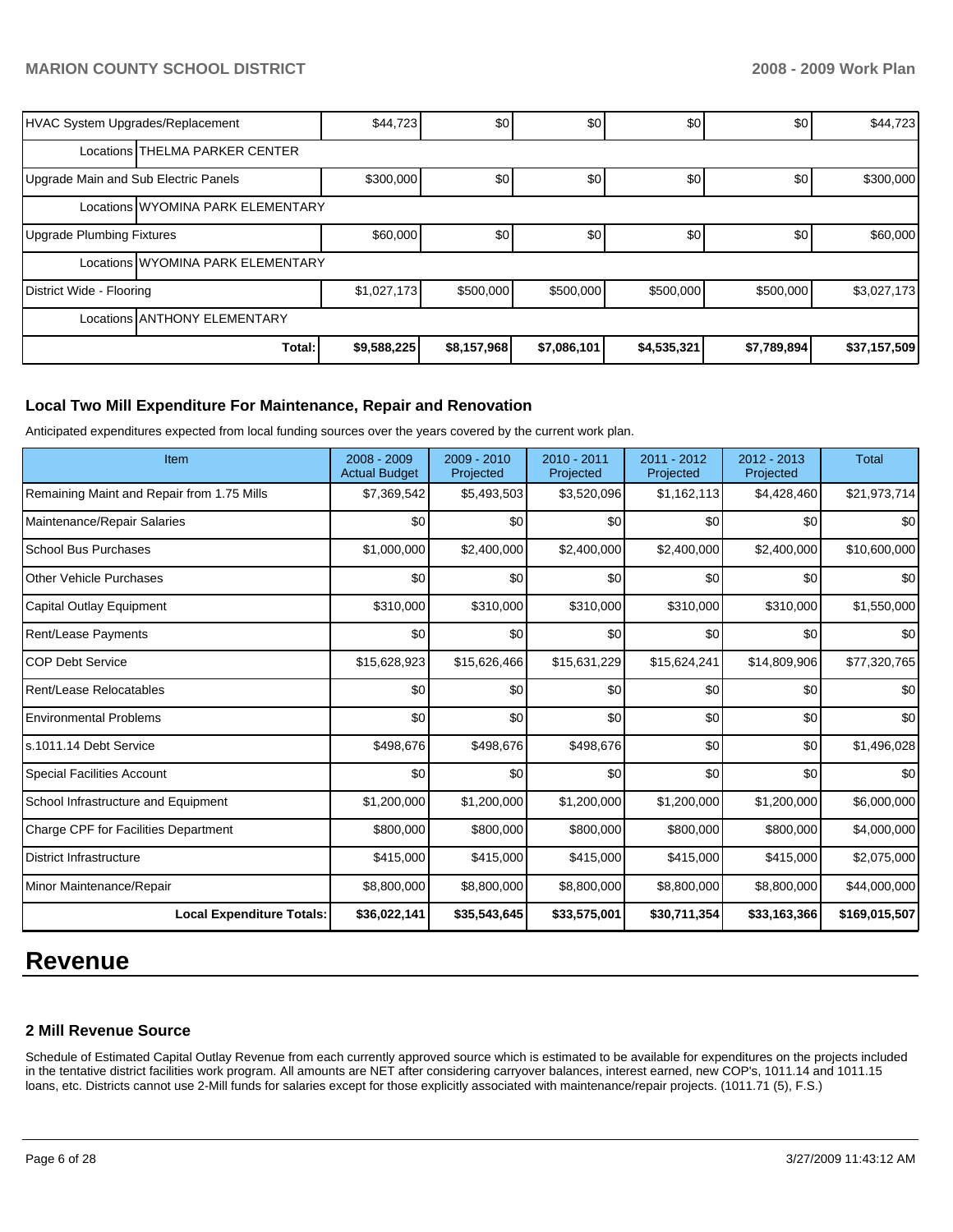| <b>Item</b>                                                                    | Fund | $2008 - 2009$<br><b>Actual Value</b> | $2009 - 2010$<br>Projected | $2010 - 2011$<br>Projected | 2011 - 2012<br>Projected | $2012 - 2013$<br>Projected | Total             |
|--------------------------------------------------------------------------------|------|--------------------------------------|----------------------------|----------------------------|--------------------------|----------------------------|-------------------|
| (1) Non-exempt property<br>assessed valuation                                  |      | \$22,509,558,654                     | \$22,509,558,654           | \$22,509,558,654           | \$22,509,558,654         | \$22,509,558,654           | \$112,547,793,270 |
| (2) The Millege projected for<br>discretionary capital outlay per<br>s.1011.71 |      | 1.75                                 | 1.75                       | 1.75                       | 1.75                     | 1.75                       |                   |
| (3) Full value of the 2-Mill<br>discretionary capital outlay per<br>s.1011.71  |      | \$37,422,141                         | \$37,422,141               | \$37,422,141               | \$37,422,141             | \$37,422,141               | \$187,110,705     |
| (4) Value of the portion of the 2-<br>Mills ACTUALLY levied                    | 370  | \$37,422,141                         | \$37,422,141               | \$37,422,141               | \$37,422,141             | \$37,422,141               | \$187,110,705     |
| $(5)$ Difference of lines $(3)$ and $(4)$                                      |      | \$0                                  | \$0                        | \$0                        | \$0                      | \$0                        | \$0               |

# **PECO Revenue Source**

The figure in the row designated "PECO Maintenance" will be subtracted from funds available for new construction because PECO maintenance dollars cannot be used for new construction.

| Item                                 | Fund | $2008 - 2009$<br><b>Actual Budget</b> | $2009 - 2010$<br>Projected | $2010 - 2011$<br>Projected | $2011 - 2012$<br>Projected | $2012 - 2013$<br>Projected | Total        |
|--------------------------------------|------|---------------------------------------|----------------------------|----------------------------|----------------------------|----------------------------|--------------|
| <b>IPECO New Construction</b>        | 340  | \$3,246,617                           | \$٥Ι                       | \$731.569                  | \$2.236.524                | \$894,023                  | \$7,108,733  |
| <b>PECO Maintenance Expenditures</b> |      | \$2,218,683                           | \$2,664,465                | \$3,566,005                | \$3.373.208                | \$3,361,434                | \$15,183,795 |
|                                      |      | \$5,465,300                           | \$2,664,465                | \$4,297,574                | \$5,609.732                | \$4.255.457                | \$22.292.528 |

# **CO & DS Revenue Source**

Revenue from Capital Outlay and Debt Service funds.

| <b>Item</b>                                        | Fund | $2008 - 2009$<br><b>Actual Budget</b> | $2009 - 2010$<br>Projected | $2010 - 2011$<br>Projected | $2011 - 2012$<br>Projected | $2012 - 2013$<br>Projected | Total       |
|----------------------------------------------------|------|---------------------------------------|----------------------------|----------------------------|----------------------------|----------------------------|-------------|
| ICO & DS Cash Flow-through<br><b>I</b> Distributed | 360  | \$326.335                             | \$326.335                  | \$326.335                  | \$326.335                  | \$326.335                  | \$1,631,675 |
| ICO & DS Interest on<br>Undistributed CO           | 360  | \$36.635                              | \$36.635                   | \$36.635                   | \$36.635                   | \$36.635                   | \$183.175   |
|                                                    |      | \$362,970                             | \$362.970                  | \$362,970                  | \$362,970                  | \$362,970                  | \$1,814,850 |

### **Fair Share Revenue Source**

All legally binding commitments for proportionate fair-share mitigation for impacts on public school facilities must be included in the 5-year district work program.

Nothing reported for this section.

### **Sales Surtax Referendum**

Specific information about any referendum for a 1-cent or ½-cent surtax referendum during the previous year.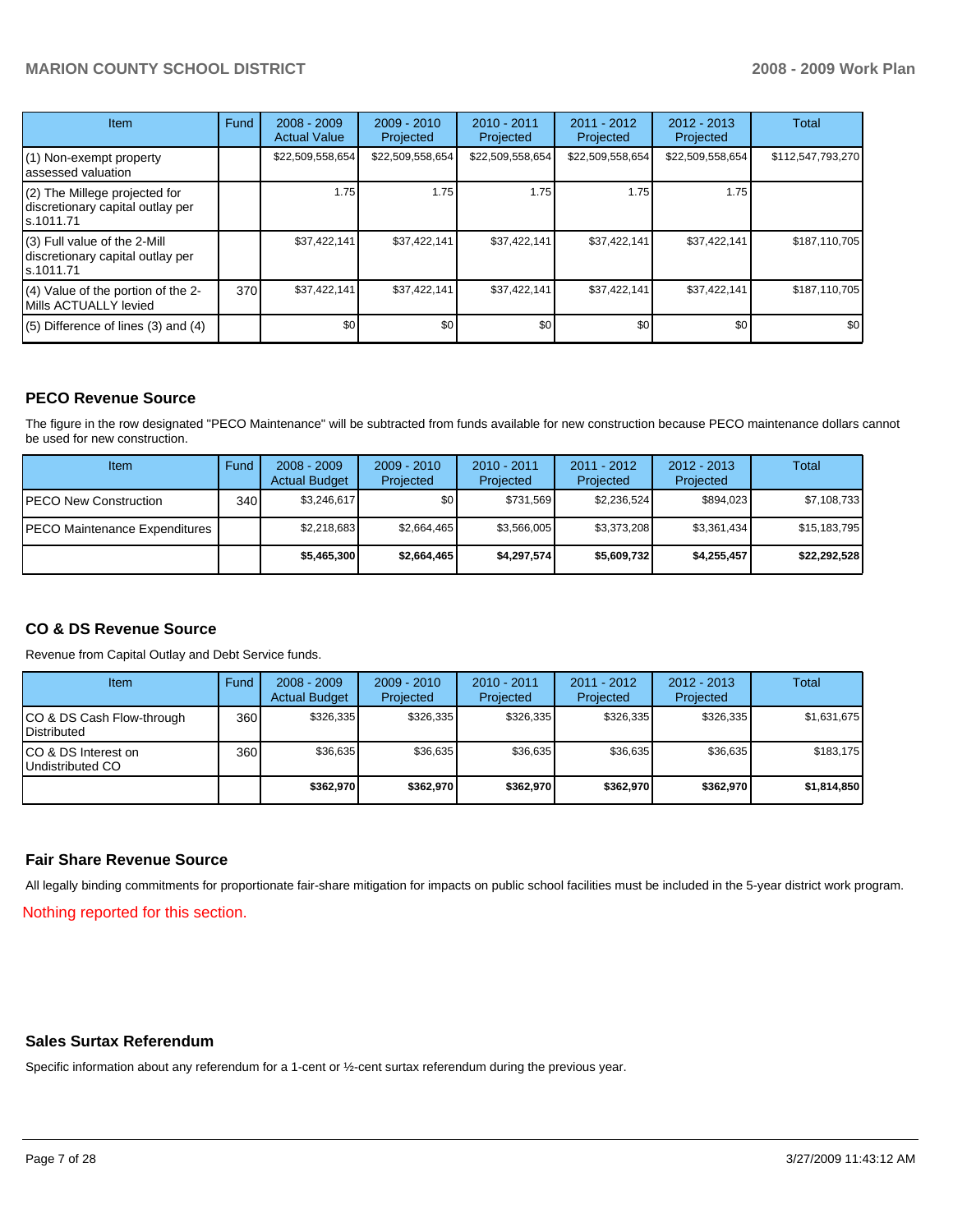### **Did the school district hold a surtax referendum during the past fiscal year 2007 - 2008?** Yes

| <b>Sales Surtax Type:</b>                                                   | Half Cent Sales Surtax |
|-----------------------------------------------------------------------------|------------------------|
| Date of Election:                                                           | 11/2/2004              |
| Date of Expiration:                                                         | 12/31/2009             |
| <b>Anticipated Revenue Start Date:</b>                                      | 4/30/2005              |
| <b>Anticipated Revenue End Date:</b>                                        | 4/30/2010              |
| <b>Estimated Annualized Revenue:</b>                                        | \$21,142,213           |
| Total \$ Amount Projected to be Received for the<br><b>Duration of Tax:</b> | \$105,711,066          |
| Number of Yeraas Tax In Effect:                                             | 5                      |
| <b>Percentage of Vote FOR:</b>                                              | 53 %                   |
| <b>Percentage of Vote AGAINST:</b>                                          | 47 %                   |

### **Additional Revenue Source**

Any additional revenue sources

| Item                                                                                                   | $2008 - 2009$<br><b>Actual Value</b> | $2009 - 2010$<br>Projected | $2010 - 2011$<br>Projected | $2011 - 2012$<br>Projected | 2012 - 2013<br>Projected | Total        |
|--------------------------------------------------------------------------------------------------------|--------------------------------------|----------------------------|----------------------------|----------------------------|--------------------------|--------------|
| Proceeds from a s.1011.14/15 F.S. Loans                                                                | \$0                                  | \$0                        | \$0                        | \$0                        | \$0                      | \$0          |
| District Bonds - Voted local bond<br>referendum proceeds per s.9, Art VII<br><b>State Constitution</b> | \$0                                  | \$0                        | \$0                        | \$0                        | \$0                      | \$0          |
| Proceeds from Special Act Bonds                                                                        | \$0                                  | \$0                        | \$0                        | \$0                        | \$0                      | \$0          |
| Estimated Revenue from CO & DS Bond<br>Sale                                                            | \$0                                  | \$0                        | \$0                        | \$0                        | \$0                      | \$0          |
| Proceeds from Voted Capital<br>Improvements millage                                                    | \$0                                  | \$0                        | \$0                        | \$0                        | \$0                      | \$0          |
| Other Revenue for Other Capital Projects                                                               | \$0                                  | \$0                        | \$0                        | \$0                        | \$0                      | \$0          |
| Proceeds from 1/2 cent sales surtax<br>authorized by school board                                      | \$18,703,208                         | \$8,570,820                | \$0                        | \$0                        | \$0                      | \$27,274,028 |
| Proceeds from local governmental<br>infrastructure sales surtax                                        | \$0                                  | \$0                        | \$0                        | \$0                        | \$0                      | \$0          |
| Proceeds from Certificates of<br>Participation (COP's) Sale                                            | \$0                                  | \$0                        | \$0                        | \$0                        | \$0                      | \$0          |
| Classrooms First Bond proceeds amount<br>authorized in FY 1997-98                                      | \$0                                  | \$0                        | \$0                        | \$0                        | \$0                      | \$0          |
| Classrooms for Kids                                                                                    | \$0                                  | \$0                        | \$0                        | \$0                        | \$0                      | \$0          |
| <b>District Equity Recognition</b>                                                                     | \$0                                  | \$0                        | \$0                        | \$0                        | \$0                      | \$0          |
| <b>Federal Grants</b>                                                                                  | \$0                                  | \$0                        | \$0                        | \$0                        | \$0                      | \$0          |
| Proportionate share mitigation (actual<br>cash revenue only, not in kind donations)                    | \$0                                  | \$0                        | \$0                        | \$0                        | \$0                      | \$0          |
| Impact fees received                                                                                   | \$3,000,000                          | \$3,000,000                | \$3,000,000                | \$3,000,000                | \$3,000,000              | \$15,000,000 |
| Private donations                                                                                      | \$0                                  | \$0                        | \$0                        | \$0                        | \$0                      | \$0          |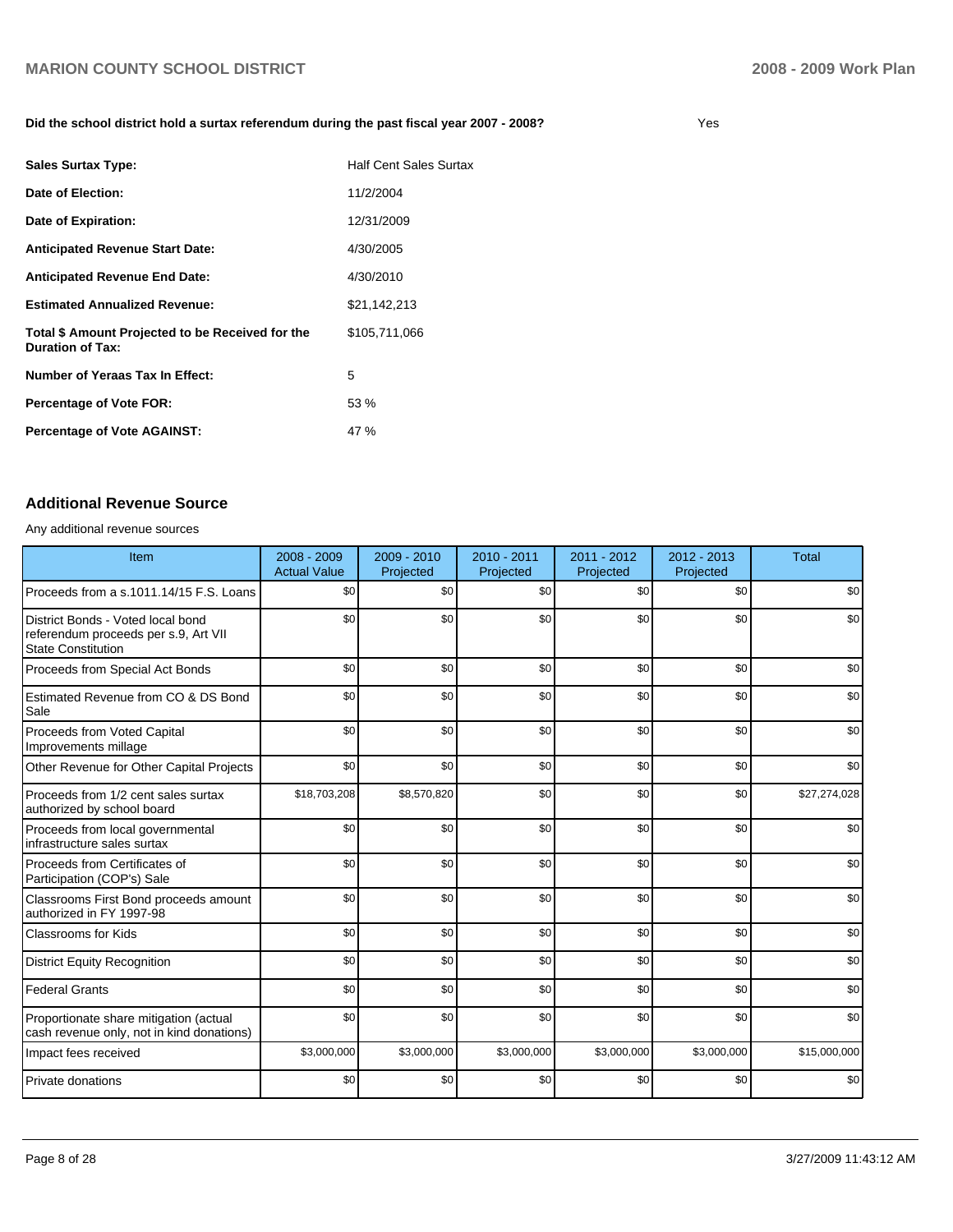| <b>Subtotal</b>                                                               | \$173,423,680 | \$11,570,820   | \$3,000,000    | \$3,000,000    | \$3,000,000    | \$193,994,500  |
|-------------------------------------------------------------------------------|---------------|----------------|----------------|----------------|----------------|----------------|
| 1One Cent - 1/2 Cent Sales Surtax Debt<br><b>Service</b>                      | \$0           | \$0            | \$0            | \$0            | \$0            | \$0            |
| Special Facilities Account                                                    | \$0           | \$0            | \$0            | \$0            | \$0            | \$0            |
| Obligated Fund Balance Carried Forward                                        | \$0           | (\$38,405,443) | (\$15,065,082) | (\$18,271,761) | (\$23,921,243) | (\$95,663,529) |
| Fund Balance Carried Forward                                                  | \$151,720,472 | \$38,405,443   | \$15,065,082   | \$18,271,761   | \$23,921,243   | \$247,384,001  |
| Revenue from Bonds pledging proceeds<br>Ifrom 1 cent or 1/2 cent Sales Surtax | \$0           | \$0            | \$0            | \$0            | \$0            | \$0            |
| Interest, Including Profit On Investment                                      | \$0           | \$0            | \$0            | \$0            | \$0            | \$0            |
| Grants from local governments or not-for-<br>profit organizations             | \$0           | \$0            | \$0            | \$0            | \$0            | \$0            |

# **Total Revenue Summary**

| <b>Item Name</b>                                                | $2008 - 2009$<br><b>Budget</b> | $2009 - 2010$<br>Projected | $2010 - 2011$<br>Projected | 2011 - 2012<br>Projected | 2012 - 2013<br>Projected | <b>Five Year Total</b> |
|-----------------------------------------------------------------|--------------------------------|----------------------------|----------------------------|--------------------------|--------------------------|------------------------|
| Local 1.75 Mill Discretionary Capital<br>Outlay Revenue         | \$37,422,141                   | \$37,422,141               | \$37,422,141               | \$37,422,141             | \$37,422,141             | \$187,110,705          |
| IPECO and 1.75 Mill Maint and Other 1.75 I<br>Mill Expenditures | (\$36,022,141)                 | (\$35,543,645)             | (\$33,575,001)             | (\$30,711,354)           | $($ \$33,163,366)        | (\$169,015,507)        |
| IPECO Maintenance Revenue                                       | \$2.218.683                    | \$2,664,465                | \$3,566,005                | \$3,373,208              | \$3,361,434              | \$15,183,795           |
| <b>Available 2 Mill for New Construction</b>                    | \$1,400,000                    | \$1,878,496                | \$3,847,140                | \$6,710,787              | \$4,258,775              | \$18,095,198           |

| <b>Item Name</b>                      | $2008 - 2009$<br><b>Budget</b> | $2009 - 2010$<br>Projected | $2010 - 2011$<br>Projected | 2011 - 2012<br>Projected | $2012 - 2013$<br>Projected | <b>Five Year Total</b> |
|---------------------------------------|--------------------------------|----------------------------|----------------------------|--------------------------|----------------------------|------------------------|
| ICO & DS Revenue                      | \$362.970                      | \$362.970                  | \$362.970                  | \$362,970                | \$362.970                  | \$1,814,850            |
| <b>IPECO New Construction Revenue</b> | \$3,246,617                    | \$0                        | \$731.569                  | \$2,236,524              | \$894,023                  | \$7,108,733            |
| Other/Additional Revenue              | \$173,423,680                  | \$11,570,820               | \$3,000,000                | \$3,000,000              | \$3,000,000                | \$193,994,500          |
| <b>Total Additional Revenuel</b>      | \$177,033,267                  | \$11,933,790               | \$4,094,539                | \$5,599,494              | \$4,256,993                | \$202,918,083          |
| <b>Total Available Revenue</b>        | \$178,433,267                  | \$13,812,286               | \$7,941,679                | \$12,310,281             | \$8,515,768                | \$221,013,281          |

# **Project Schedules**

# **Capacity Project Schedules**

A schedule of capital outlay projects necessary to ensure the availability of satisfactory classrooms for the projected student enrollment in K-12 programs.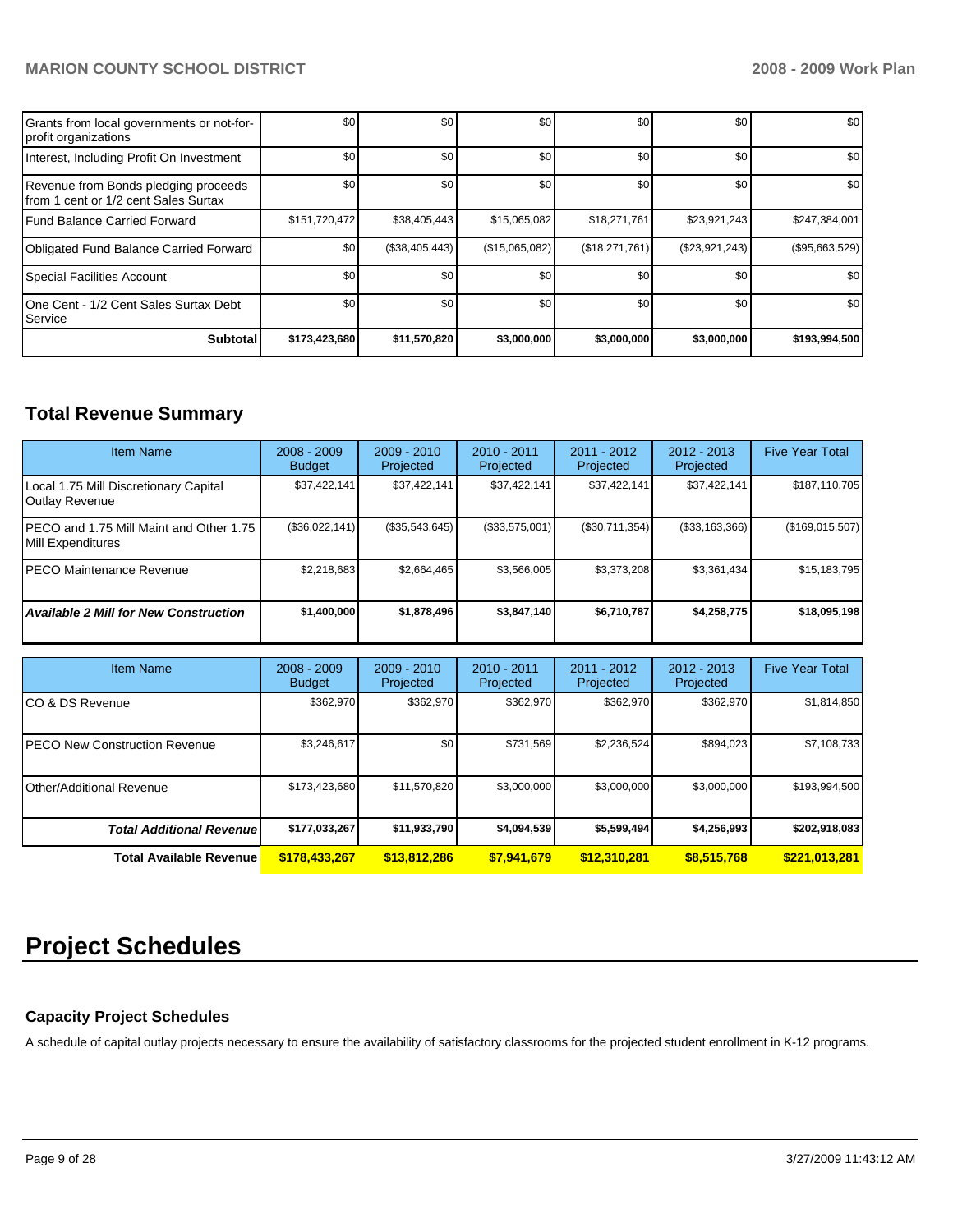| <b>Project Description</b>               | Location                                               |                          | 2008 - 2009    | 2009 - 2010 | 2010 - 2011    | 2011 - 2012    | 2012 - 2013 | Total           | Funded |
|------------------------------------------|--------------------------------------------------------|--------------------------|----------------|-------------|----------------|----------------|-------------|-----------------|--------|
| New ESE<br>Classrooms                    | <b>BELLEVIEW</b><br><b>MIDDLE</b>                      | Planned<br>Cost:         | \$0            | \$0         | \$825,000      | \$0            | \$0         | \$825,000 Yes   |        |
|                                          |                                                        | <b>Student Stations:</b> | $\pmb{0}$      | $\mathbf 0$ | 30             | $\mathbf 0$    | $\pmb{0}$   | 30              |        |
|                                          |                                                        | <b>Total Classrooms:</b> | $\pmb{0}$      | 0           | $\overline{c}$ | $\mathbf 0$    | $\mathbf 0$ | $\overline{c}$  |        |
|                                          |                                                        | Gross Sq Ft:             | $\mathbf 0$    | $\pmb{0}$   | 3,344          | $\pmb{0}$      | $\pmb{0}$   | 3,344           |        |
| New Classroom<br>Wing, Resource<br>Rooms | <b>COLLEGE PARK</b><br><b>ELEMENTARY</b>               | Planned<br>Cost:         | \$4,111,366    | \$0         | \$0            | \$0            | \$0         | \$4,111,366 Yes |        |
|                                          |                                                        | <b>Student Stations:</b> | 252            | 0           | $\pmb{0}$      | 0              | 0           | 252             |        |
|                                          |                                                        | Total Classrooms:        | 14             | 0           | 0              | 0              | 0           | 14              |        |
|                                          |                                                        | Gross Sq Ft:             | 21,335         | 0           | $\mathbf 0$    | 0              | 0           | 21,335          |        |
| New Classroom Wing DR N H JONES          | <b>ELEMENTARY</b>                                      | Planned<br>Cost:         | \$3,428,770    | \$0         | \$0            | \$0            | \$0         | \$3,428,770 Yes |        |
|                                          | <b>Student Stations:</b>                               | 180                      | $\overline{0}$ | $\mathbf 0$ | $\overline{0}$ | $\mathbf 0$    | 180         |                 |        |
|                                          | Total Classrooms:<br>Gross Sq Ft:                      |                          | 10             | $\mathsf 0$ | $\mathsf 0$    | $\mathbf 0$    | $\pmb{0}$   | 10              |        |
|                                          |                                                        |                          | 15,239         | $\mathbf 0$ | $\mathbf 0$    | $\mathbf 0$    | $\mathbf 0$ | 15,239          |        |
|                                          | New Classroom Wing EMERALD SHORES<br><b>ELEMENTARY</b> | Planned<br>Cost:         | \$0            | \$0         | \$3,550,000    | \$0            | \$0         | \$3,550,000 Yes |        |
|                                          |                                                        | <b>Student Stations:</b> | $\pmb{0}$      | $\mathbf 0$ | 144            | 0              | $\pmb{0}$   | 144             |        |
|                                          |                                                        | <b>Total Classrooms:</b> | $\pmb{0}$      | 0           | 8              | 0              | 0           | 8               |        |
|                                          |                                                        | Gross Sq Ft:             | 0              | $\mathbf 0$ | 12,191         | 0              | 0           | 12,191          |        |
| New Classroom<br>Wing, Resource<br>Rooms | FORT MCCOY<br><b>SCHOOL</b>                            | Planned<br>Cost:         | \$0            | \$4,350,000 | \$0            | \$0            | \$0         | \$4,350,000 Yes |        |
|                                          |                                                        | <b>Student Stations:</b> | $\pmb{0}$      | 153         | $\overline{0}$ | $\overline{0}$ | $\mathbf 0$ | 153             |        |
|                                          |                                                        | <b>Total Classrooms:</b> | $\pmb{0}$      | 8           | $\mathbf 0$    | $\mathbf 0$    | $\mathbf 0$ | 8               |        |
|                                          |                                                        | Gross Sq Ft:             | $\pmb{0}$      | 12,179      | $\mathbf 0$    | $\mathbf 0$    | $\mathbf 0$ | 12,179          |        |
| New Classroom Wing GREENWAY              | <b>ELEMENTARY</b>                                      | Planned<br>Cost:         | \$3,567,119    | \$0         | \$0            | \$0            | \$0         | \$3,567,119 Yes |        |
|                                          |                                                        | <b>Student Stations:</b> | 216            | 0           | 0              | 0              | 0           | 216             |        |
|                                          |                                                        | <b>Total Classrooms:</b> | 12             | 0           | 0              | 0              | $\mathbf 0$ | 12              |        |
|                                          |                                                        | Gross Sq Ft:             | 18,287         | $\pmb{0}$   | 0              | $\pmb{0}$      | 0           | 18,287          |        |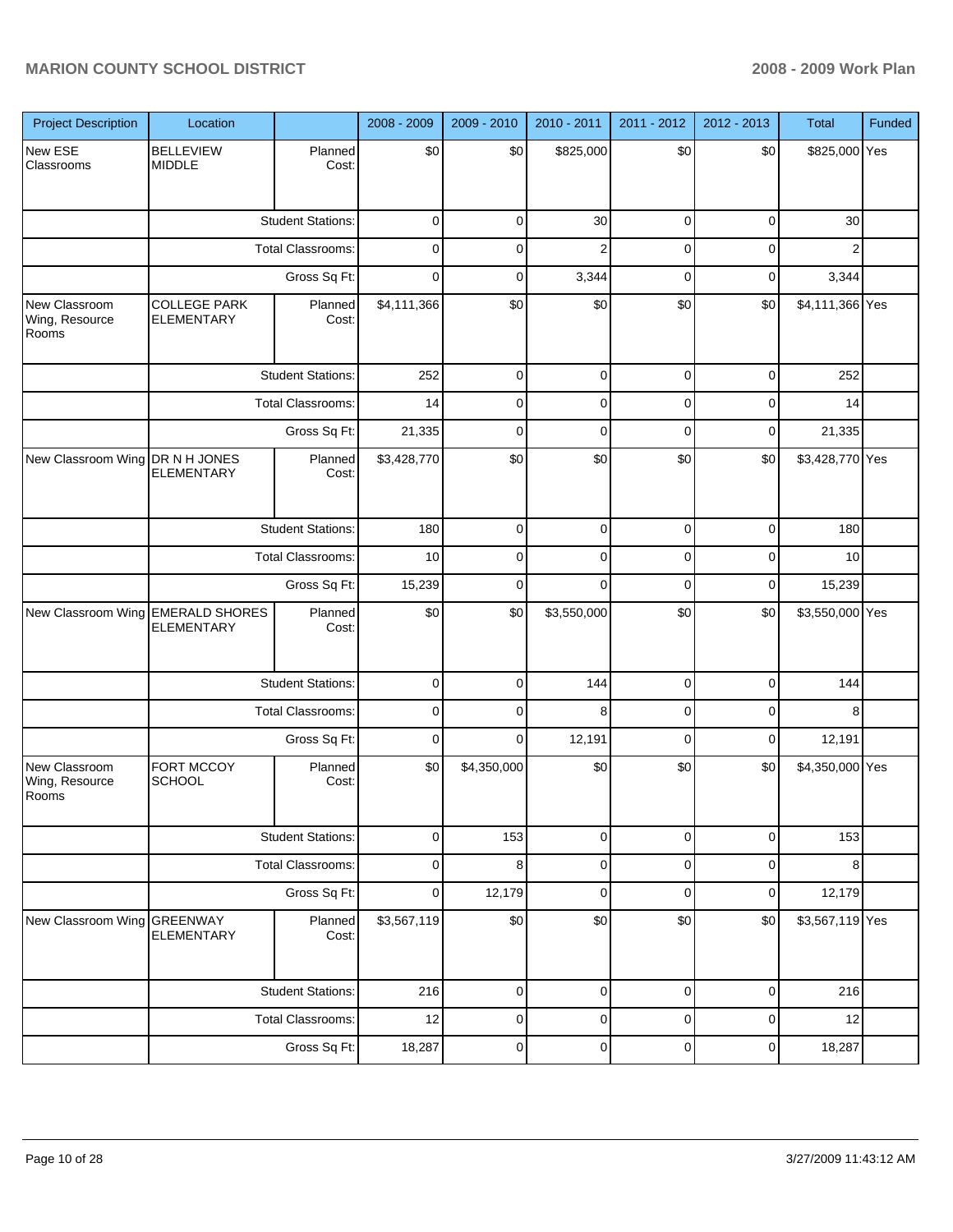| New Classroom Wing HARBOUR VIEW | <b>ELEMENTARY</b>                                  | Planned<br>Cost:         | \$3,543,772      | \$0         | \$0         | \$0      | \$0         | \$3,543,772 Yes |  |
|---------------------------------|----------------------------------------------------|--------------------------|------------------|-------------|-------------|----------|-------------|-----------------|--|
|                                 |                                                    | <b>Student Stations:</b> | 180              | $\mathbf 0$ | 0           | 0        | 0           | 180             |  |
|                                 |                                                    | <b>Total Classrooms:</b> | 12               | $\mathbf 0$ | 0           | 0        | 0           | 12              |  |
|                                 |                                                    | Gross Sq Ft:             | 18,286           | $\mathbf 0$ | 0           | $\Omega$ | 0           | 18,286          |  |
|                                 | New Classroom Wing LAKE WEIR SENIOR<br><b>HIGH</b> | Planned<br>Cost:         | \$2,184,000      | \$0         | \$0         | \$0      | \$0         | \$2,184,000 Yes |  |
|                                 |                                                    | <b>Student Stations:</b> | 300              | $\mathbf 0$ | 0           | 0        | 0           | 300             |  |
|                                 |                                                    | Total Classrooms:        | 12               | $\mathbf 0$ | 0           | 0        | 0           | 12              |  |
|                                 |                                                    | Gross Sq Ft:             | 19,637           | $\Omega$    | 0           | $\Omega$ | 0           | 19,637          |  |
| New Classroom Wing ROMEO        | <b>ELEMENTARY</b>                                  | Planned<br>Cost:         | \$0              | \$3,850,000 | \$0         | \$0      | \$0         | \$3,850,000 Yes |  |
|                                 |                                                    | <b>Student Stations:</b> | $\mathbf 0$      | 180         | 0           | 0        | 0           | 180             |  |
|                                 |                                                    | Total Classrooms:        | $\mathbf 0$      | 10          | 0           | 0        | 0           | 10              |  |
|                                 | Gross Sq Ft:                                       |                          | $\mathbf 0$      | 15,239      | 0           | 0        | 0           | 15,239          |  |
| New Classroom Wing SADDLEWOOD   | <b>ELEMENTARY</b>                                  | Planned<br>Cost:         | \$0              | \$5,550,000 | \$0         | \$0      | \$0         | \$5,550,000 Yes |  |
|                                 |                                                    | <b>Student Stations:</b> | $\mathbf 0$      | 288         | 0           | 0        | 0           | 288             |  |
|                                 |                                                    | Total Classrooms:        | $\mathbf 0$      | 16          | 0           | $\Omega$ | $\Omega$    | 16              |  |
|                                 |                                                    | Gross Sq Ft:             | $\mathbf 0$      | 24,382      | 0           | 0        | 0           | 24,382          |  |
| New Classroom Wing SHADY HILL   | <b>ELEMENTARY</b>                                  | Planned<br>Cost:         | \$3,150,000      | \$0         | \$0         | \$0      | \$0         | \$3,150,000 Yes |  |
|                                 |                                                    | <b>Student Stations:</b> | 144              | 0           | 0           | $\Omega$ | 0           | 144             |  |
|                                 |                                                    | Total Classrooms:        | 8                | $\mathbf 0$ | 0           | 0        | 0           | 8               |  |
|                                 |                                                    | Gross Sq Ft:             | 12,191           | $\mathbf 0$ | 0           | 0        | 0           | 12,191          |  |
| New ESE<br>Classrooms           | STANTON-<br>WEIRSDALE<br><b>ELEMENTARY</b>         | Planned<br>Cost:         | \$700,000        | \$0         | \$0         | \$0      | \$0         | \$700,000 Yes   |  |
|                                 |                                                    | <b>Student Stations:</b> | 25               | $\mathbf 0$ | $\mathbf 0$ | 0        | $\mathbf 0$ | 25              |  |
|                                 |                                                    | Total Classrooms:        | $\boldsymbol{2}$ | $\mathbf 0$ | 0           | 0        | 0           | $\overline{2}$  |  |
|                                 |                                                    | Gross Sq Ft:             | 3,332            | $\mathbf 0$ | 0           | 0        | 0           | 3,332           |  |
| New Classroom Wing SUNRISE      | ELEMENTARY                                         | Planned<br>Cost:         | \$4,828,639      | \$0         | \$0         | \$0      | \$0         | \$4,828,639 Yes |  |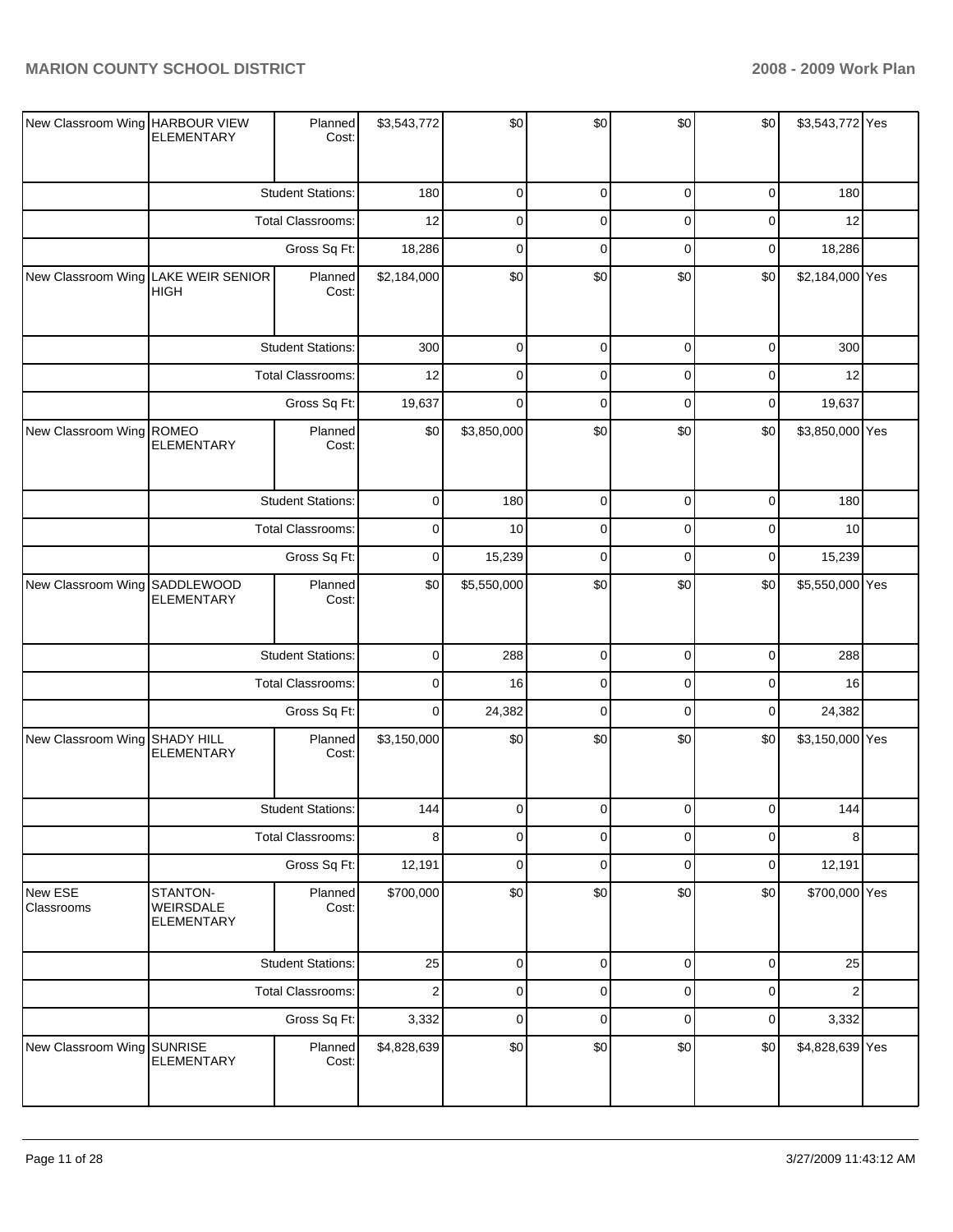|                                                |                                          | <b>Student Stations:</b> | 288          | $\overline{0}$ | $\overline{0}$ | $\overline{0}$ | $\overline{0}$ | 288              |  |
|------------------------------------------------|------------------------------------------|--------------------------|--------------|----------------|----------------|----------------|----------------|------------------|--|
|                                                |                                          | Total Classrooms:        | 16           | 0              | $\pmb{0}$      | 0              | $\pmb{0}$      | 16               |  |
|                                                |                                          | Gross Sq Ft:             | 24,382       | $\mathbf 0$    | $\mathbf 0$    | $\mathbf 0$    | $\mathbf 0$    | 24,382           |  |
| New ESE<br>Classrooms                          | <b>WYOMINA PARK</b><br><b>ELEMENTARY</b> | Planned<br>Cost:         | \$0          | \$1,500,000    | \$0            | \$0            | \$0            | \$1,500,000 Yes  |  |
|                                                |                                          | <b>Student Stations:</b> | $\pmb{0}$    | 50             | $\mathbf 0$    | $\pmb{0}$      | $\mathbf 0$    | 50               |  |
|                                                |                                          | <b>Total Classrooms:</b> | $\pmb{0}$    | 4              | $\mathbf 0$    | 0              | $\mathbf 0$    | 4                |  |
|                                                |                                          | Gross Sq Ft:             | $\mathbf 0$  | 6,664          | $\mathbf 0$    | $\pmb{0}$      | 0              | 6,664            |  |
| New S.W.<br><b>Elementary School</b><br>"U"    | Location not<br>specified                | Planned<br>Cost:         | \$20,000,000 | \$0            | \$0            | \$0            | \$0            | \$20,000,000 Yes |  |
|                                                |                                          | <b>Student Stations:</b> | 857          | $\pmb{0}$      | $\mathbf 0$    | $\pmb{0}$      | $\pmb{0}$      | 857              |  |
|                                                |                                          | Total Classrooms:        | 47           | $\pmb{0}$      | $\mathbf 0$    | $\pmb{0}$      | $\pmb{0}$      | 47               |  |
|                                                | Gross Sq Ft:                             |                          | 128,184      | $\mathbf 0$    | $\pmb{0}$      | $\pmb{0}$      | $\mathbf 0$    | 128,184          |  |
| New S.E. Elementary Location not<br>School "V" | specified                                | Planned<br>Cost:         | \$0          | \$20,582,647   | \$0            | \$0            | \$0            | \$20,582,647 Yes |  |
|                                                |                                          | <b>Student Stations:</b> | $\pmb{0}$    | 857            | $\mathbf 0$    | $\pmb{0}$      | $\mathbf 0$    | 857              |  |
|                                                |                                          | Total Classrooms:        | $\pmb{0}$    | 47             | $\pmb{0}$      | 0              | $\mathbf 0$    | 47               |  |
|                                                |                                          | Gross Sq Ft:             | $\pmb{0}$    | 128,184        | $\mathbf 0$    | $\mathbf 0$    | $\pmb{0}$      | 128,184          |  |
| New Classroom<br>Wing                          | <b>EVERGREEN</b><br><b>ELEMENTARY</b>    | Planned<br>Cost:         | \$0          | \$0            | \$0            | \$4,025,000    | \$0            | \$4,025,000 Yes  |  |
|                                                |                                          | <b>Student Stations:</b> | $\pmb{0}$    | $\pmb{0}$      | $\mathbf 0$    | 216            | $\mathbf 0$    | 216              |  |
|                                                |                                          | Total Classrooms:        | $\pmb{0}$    | $\pmb{0}$      | $\pmb{0}$      | 12             | $\pmb{0}$      | 12               |  |
|                                                |                                          | Gross Sq Ft:             | $\pmb{0}$    | $\mathbf 0$    | $\pmb{0}$      | 18,287         | $\mathbf 0$    | 18,287           |  |
|                                                |                                          | <b>Planned Cost:</b>     | \$45,513,666 | \$35,832,647   | \$4,375,000    | \$4,025,000    | \$0            | \$89,746,313     |  |
|                                                |                                          | <b>Student Stations:</b> | 2,442        | 1,528          | 174            | 216            | $\pmb{0}$      | 4,360            |  |
|                                                |                                          | <b>Total Classrooms:</b> | 133          | 85             | 10             | 12             | $\pmb{0}$      | 240              |  |
|                                                |                                          | Gross Sq Ft:             | 260,873      | 186,648        | 15,535         | 18,287         | 0              | 481,343          |  |

# **Other Project Schedules**

Major renovations, remodeling, and additions of capital outlay projects that do not add capacity to schools.

| <b>Project Description</b>                            | Location                             | $2008 - 2009$<br>Actual Budget | 2009 - 2010  <br>Projected | 2010 - 2011<br>Projected | 2011 - 2012  <br>Projected | $2012 - 2013$<br>Projected | Total           | Funded ' |
|-------------------------------------------------------|--------------------------------------|--------------------------------|----------------------------|--------------------------|----------------------------|----------------------------|-----------------|----------|
| Resource Rms, Cust/Rec,<br>Storage, Covered Play Area | <b>ANTHONY</b><br><b>IELEMENTARY</b> | \$0                            | \$0                        | \$0                      | \$1.110.000                | \$0                        | \$1,110,000 Yes |          |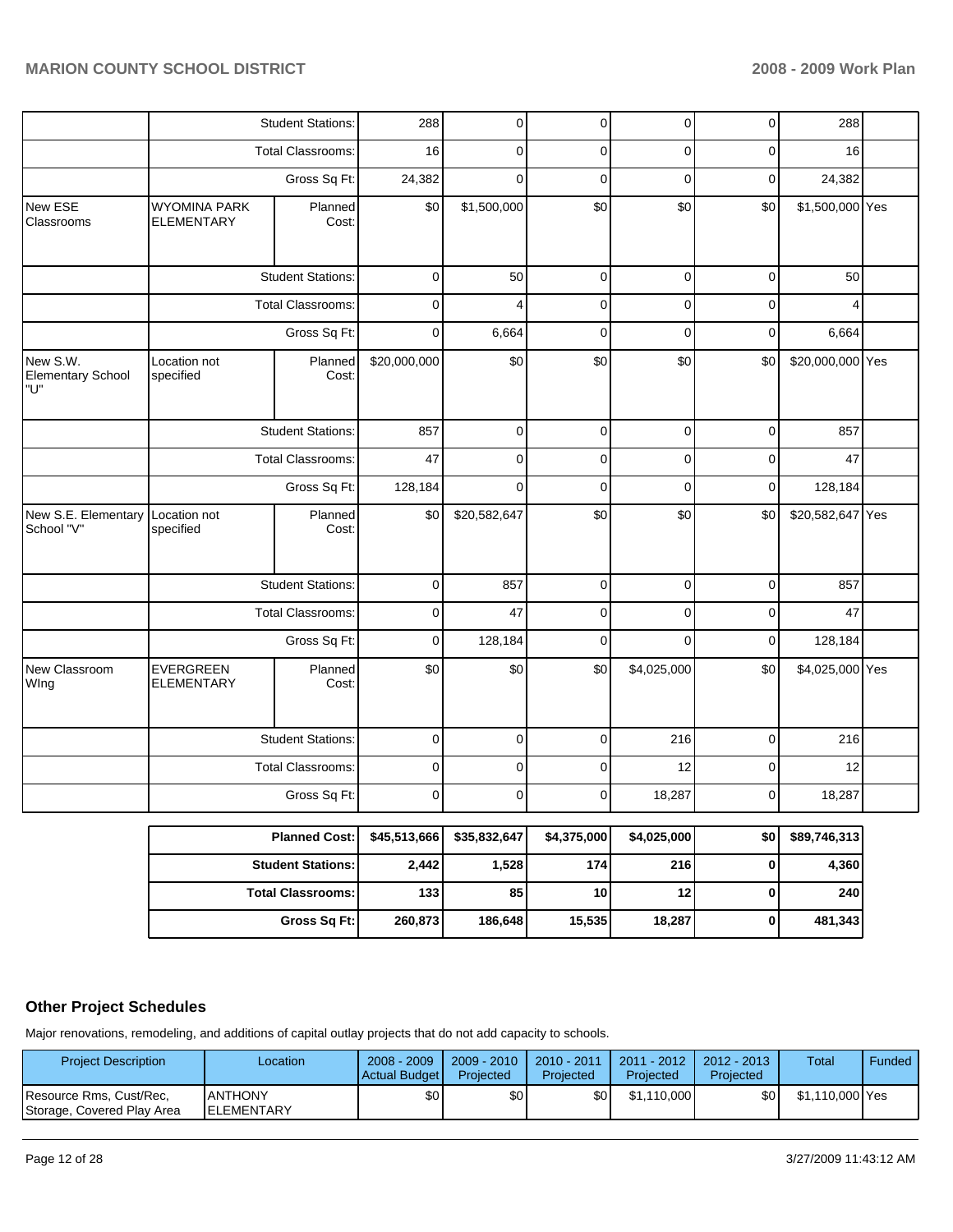| Resource Rms, Cafet. Exp,<br>Cust/Receiving                      | <b>BELLEVIEW</b><br><b>ELEMENTARY</b>                                       | \$0          | \$3,100,000  | \$0          | \$0          | \$0         | \$3,100,000 No   |  |
|------------------------------------------------------------------|-----------------------------------------------------------------------------|--------------|--------------|--------------|--------------|-------------|------------------|--|
| Exp. Dining/Multi-Purpose,<br>Renovate School                    | <b>BELLEVIEW-SANTOS</b><br><b>ELEMENTARY</b>                                | \$0          | \$4,750,000  | \$0          | \$0          | \$0         | \$4,750,000 No   |  |
| Exp. Dining, Multi-Purpose                                       | <b>BELLEVIEW SENIOR</b><br><b>HIGH</b>                                      | \$934,620    | \$0          | \$0          | \$0          | \$0         | \$934,620 Yes    |  |
| Custodial Rec., Multi-Purpose                                    | <b>BELLEVIEW MIDDLE</b>                                                     | \$2,000,000  | \$0          | \$0          | \$0          | \$0         | \$2,000,000 No   |  |
| <b>Covered Dining/Patio</b>                                      | <b>BELLEVIEW MIDDLE</b>                                                     | \$0          | \$300,000    | \$0          | \$0          | \$0         | \$300,000 Yes    |  |
| Resource Rms., Cust. Rec.,<br>Covered P.E. area                  | <b>COLLEGE PARK</b><br><b>ELEMENTARY</b>                                    | \$0          | \$0          | \$0          | \$865,800    | \$0         | \$865,800 Yes    |  |
| <b>District Wide Security System</b><br>Installation (4 sch/yr)  | Location not specified                                                      | \$60,000     | \$60,000     | \$60,000     | \$60,000     | \$60,000    | \$300,000 Yes    |  |
| Renovate School, Covered<br>P.E., Storage                        | DR N H JONES<br><b>ELEMENTARY</b>                                           | \$0          | \$2,745,000  | \$0          | \$0          | \$0         | \$2,745,000 No   |  |
| Custodial receiving, Equip.<br>Storage                           | <b>DUNNELLON</b><br><b>ELEMENTARY</b>                                       | \$0          | \$500,000    | \$0          | \$0          | \$0         | \$500,000 No     |  |
| Renovate School, Exp.<br>Cafet., Cust. Rec., Multi-<br>Purpose   | <b>DUNNELLON SENIOR</b><br>HIGH                                             | \$0          | \$0          | \$29,475,000 | \$0          | \$0         | \$29,475,000 No  |  |
| <b>Covered Dining/Patio</b>                                      | <b>DUNNELLON SENIOR</b><br><b>HIGH</b>                                      | \$0          | \$0          | \$300,000    | \$0          | \$0         | \$300,000 Yes    |  |
| Renovate School, Exp. Cafet.,<br>Media, Cust. Rec.               | <b>DUNNELLON MIDDLE</b>                                                     | \$0          | \$0          | \$0          | \$14,625,000 | \$0         | \$14,625,000 No  |  |
| <b>Covered Dining/Patio</b>                                      | <b>DUNNELLON MIDDLE</b>                                                     | \$84,878     | \$0          | \$0          | \$0          | \$0         | \$84,878 Yes     |  |
| Resource Rms., Renovate/Exp.<br>Cafet., Cust. Rec./Equip, Clinic | <b>EAST MARION</b><br><b>ELEMENTARY</b>                                     | \$0          | \$0          | \$0          | \$11,570,000 | \$0         | \$11,570,000 No  |  |
| Covered P.E., Cust. Rec/Sto.                                     | <b>EVERGREEN</b><br><b>ELEMENTARY</b>                                       | \$0          | \$0          | \$0          | \$0          | \$800,000   | \$800,000 No     |  |
| Resource Rms, Cust.<br>Rec./Equip., Multi-Purpose                | <b>FESSENDEN</b><br><b>ELEMENTARY</b>                                       | \$0          | \$0          | \$0          | \$0          | \$3,400,000 | \$3,400,000 No   |  |
| <b>Covered Dining/Patio</b>                                      | FORT KING MIDDLE                                                            | \$0          | \$0          | \$0          | \$300,000    | \$0         | \$300,000 Yes    |  |
| Renovate Sch, Exp. Cafet.,<br>Media, Multi-Purpose               | FORT KING MIDDLE                                                            | \$0          | \$6,125,000  | \$0          | \$0          | \$0         | \$6,125,000 No   |  |
| <b>Covered Dining/Patio</b>                                      | FORT MCCOY SCHOOL                                                           | \$0          | \$0          | \$0          | \$300,000    | \$0         | \$300,000 Yes    |  |
| Renovate School, Resource<br>Rms                                 | FORT MCCOY SCHOOL                                                           | \$0          | \$6,550,000  | \$0          | \$0          | \$0         | \$6,550,000 No   |  |
| Custodial Equip. Sto., Multi-<br>Purpose Rm.                     | <b>GREENWAY</b><br><b>ELEMENTARY</b>                                        | \$0          | \$0          | \$832,000    | \$0          | \$0         | \$832,000 No     |  |
| Expand Cafet., Sto., Multi-<br>Purpose Rm.                       | <b>HARBOUR VIEW</b><br><b>ELEMENTARY</b>                                    | \$0          | \$0          | \$6,750,000  | \$0          | \$0         | \$6,750,000 No   |  |
| Renovate Sch., Exp. Cafet.,<br>Media, Custodial Rec.             | <b>HOWARD MIDDLE</b>                                                        | \$13,118,857 | \$0          | \$0          | \$0          | \$0         | \$13,118,857 Yes |  |
| New Cafeteria.<br>Remodel/Renovate School                        | LAKE WEIR SENIOR<br>HIGH                                                    | \$20,043,266 | \$0          | \$0          | \$0          | \$0         | \$20,043,266 Yes |  |
| Covered Dining/Patio                                             | LAKE WEIR MIDDLE                                                            | \$0          | \$0          | \$0          | \$0          | \$300,000   | \$300,000 Yes    |  |
| Renovate School, Exp. Cafet.,<br>Media, Multi-Purpose            | LAKE WEIR MIDDLE                                                            | \$0          | \$28,863,000 | \$0          | \$0          | \$0         | \$28,863,000 No  |  |
| Custodial Receiving, Equip.<br>Storage                           | <b>MADISON STREET</b><br><b>ACADEMY OF VISUAL</b><br>AND PERFORMING<br>ARTS | \$0          | \$0          | \$0          | \$600,000    | \$0         | \$600,000 No     |  |
| Minor Upgrades, Custodial<br>Rec., Flammable Storage             | <b>MAPLEWOOD</b><br><b>ELEMENTARY</b>                                       | \$0          | \$2,155,278  | \$0          | \$0          | \$0         | \$2,155,278 No   |  |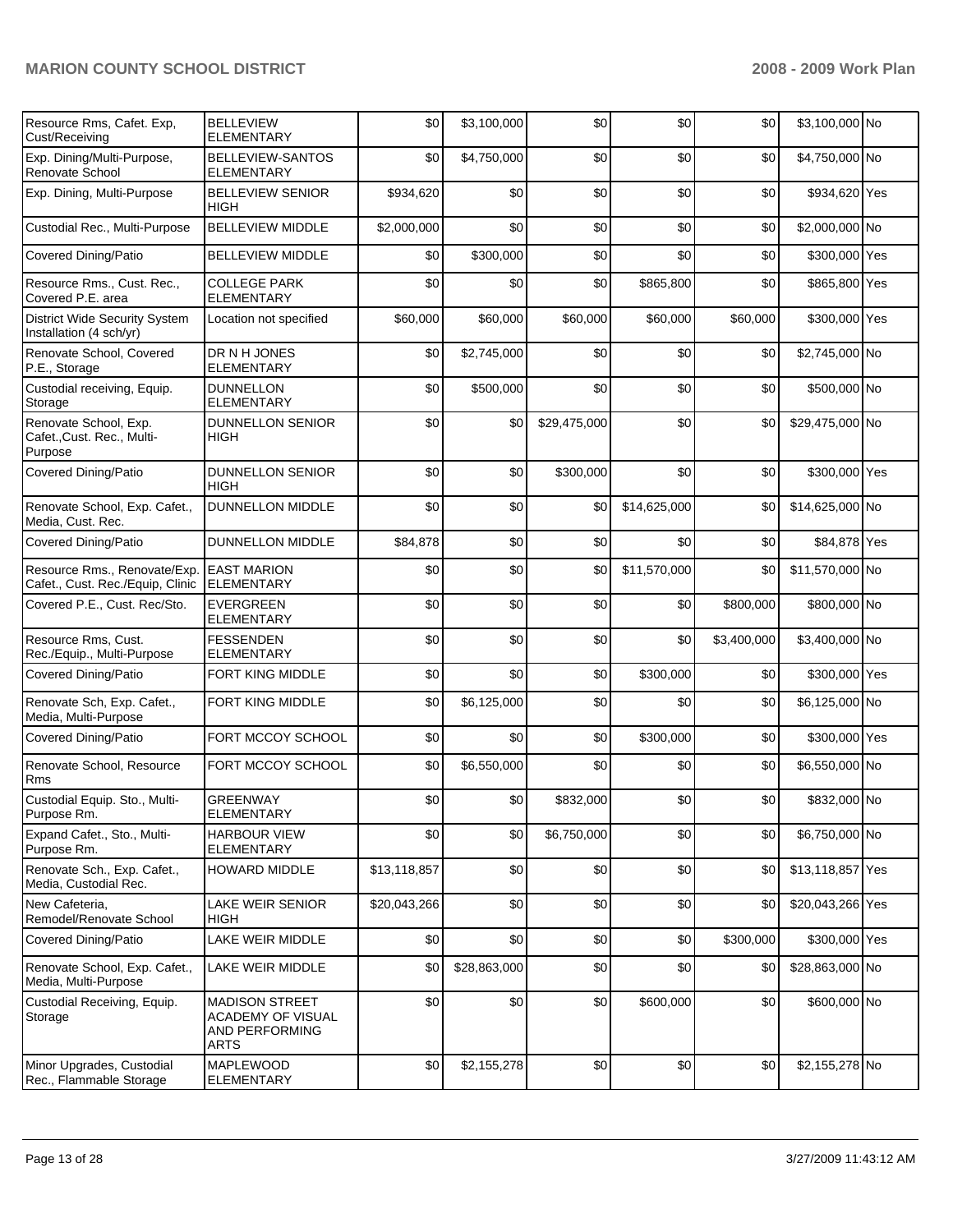| Renovate School, Exp. Cafet.,<br>Storage, Multi-Purpose                       | <b>NORTH MARION</b><br><b>SENIOR HIGH</b> | \$11,591,000 | \$0         | \$0 | \$0          | \$0         | \$11,591,000 No  |  |
|-------------------------------------------------------------------------------|-------------------------------------------|--------------|-------------|-----|--------------|-------------|------------------|--|
| New Cafeteria. Remodel Old<br>Cafeteria to Administrative                     | <b>NORTH MARION</b><br><b>MIDDLE</b>      | \$4,931,412  | \$0         | \$0 | \$0          | \$0         | \$4,931,412 Yes  |  |
| New Cafeteria/Multi-Purpose,<br>Renovate HVAC, Add Storage                    | <b>OCALA SPRINGS</b><br><b>ELEMENTARY</b> | \$7,222,125  | \$0         | \$0 | \$0          | \$0         | \$7,222,125 No   |  |
| Add Restrooms Bldg 5 &<br>Admin.                                              | <b>OCALA SPRINGS</b><br><b>ELEMENTARY</b> | \$6,165      | \$0         | \$0 | \$0          | \$0         | \$6,165 Yes      |  |
| Custodial rec., Equip. Storage                                                | REDDICK-COLLIER<br><b>ELEMENTARY</b>      | \$0          | \$0         | \$0 | \$850,000    | \$0         | \$850,000 No     |  |
| Renovate School, Covered<br>P.E., Storage                                     | ROMEO ELEMENTARY                          | \$0          | \$0         | \$0 | \$15,072,694 | \$0         | \$15,072,694 No  |  |
| Custodial Equip., Multi-Purpose SADDLEWOOD                                    | <b>ELEMENTARY</b>                         | \$1,441,000  | \$0         | \$0 | \$0          | \$0         | \$1,441,000 No   |  |
| Add Restrooms Bldg 5 &<br>Admin.                                              | <b>SHADY HILL</b><br><b>ELEMENTARY</b>    | \$6,165      | \$0         | \$0 | \$0          | \$0         | \$6,165 Yes      |  |
| New Cafeteria/Multi-Purpose,<br>Renovate School, Custodial<br>Rec./Sto.       | <b>SHADY HILL</b><br><b>ELEMENTARY</b>    | \$16,439,900 | \$0         | \$0 | \$0          | \$0         | \$16,439,900 No  |  |
| New Cafeteria,<br>Renovate/Remodel School                                     | SOUTH OCALA<br><b>ELEMENTARY</b>          | \$14,180,059 | \$0         | \$0 | \$0          | \$0         | \$14,180,059 Yes |  |
| Expand Cafeteria, Music, & Art<br>(Partial Funding)                           | <b>SPARR ELEMENTARY</b>                   | \$0          | \$0         | \$0 | \$0          | \$4,186,000 | \$4,186,000 Yes  |  |
| Resource Rms, New Art &<br>Music, Cust. Rec.                                  | STANTON-WEIRSDALE<br><b>ELEMENTARY</b>    | \$0          | \$1,687,000 | \$0 | \$0          | \$0         | \$1,687,000 No   |  |
| New Cafeteria/Multi-Purpose,<br>Minor Renovations, Storage                    | <b>SUNRISE ELEMENTARY</b>                 | \$0          | \$7,800,000 | \$0 | \$0          | \$0         | \$7,800,000 No   |  |
| New Cafeteria.<br>Remodel/Renovate School                                     | <b>VANGUARD SENIOR</b><br>HIGH            | \$7,522,164  | \$0         | \$0 | \$0          | \$0         | \$7,522,164 Yes  |  |
| Renovate School                                                               | WARD-HIGHLANDS<br><b>ELEMENTARY</b>       | \$95,000     | \$0         | \$0 | \$0          | \$0         | \$95,000 Yes     |  |
| New Cafeteria, Renovate<br>School, Media, Art, Music, Sto.                    | <b>WYOMINA PARK</b><br><b>ELEMENTARY</b>  | \$0          | \$0         | \$0 | \$13,801,320 | \$0         | \$13,801,320 No  |  |
| <b>New Transportation</b><br>Compound, Liberty Middle                         | Location not specified                    | \$2,261,470  | \$0         | \$0 | \$0          | \$0         | \$2,261,470 Yes  |  |
| Parking Lot                                                                   | WYOMINA PARK<br>ELEMENTARY                | \$299,702    | \$0         | \$0 | \$0          | \$0         | \$299,702 Yes    |  |
| Land - Purchases                                                              | Location not specified                    | \$1,000,000  | \$0         | \$0 | \$0          | \$0         | \$1,000,000 Yes  |  |
| New Cafeteria                                                                 | <b>OSCEOLA MIDDLE</b>                     | \$4,900,000  | \$0         | \$0 | \$0          | \$0         | \$4,900,000 Yes  |  |
| Add HVAC in three High School Location not specified<br>Gyms (DHS, NMHS, BHS) |                                           | \$0          | \$950,000   | \$0 | \$0          | \$0         | \$950,000 Yes    |  |
| <b>New Transportation</b><br>Compound, Old Collier Campus                     | Location not specified                    | \$3,053,135  | \$0         | \$0 | \$0          | \$0         | \$3,053,135 Yes  |  |
| Owner FF&E                                                                    | Horizon Academy at<br><b>Marion Oaks</b>  | \$272,000    | \$0         | \$0 | \$0          | \$0         | \$272,000 Yes    |  |
| Owner FF&E                                                                    | <b>LIBERTY MIDDLE</b>                     | \$631,429    | \$0         | \$0 | \$0          | \$0         | \$631,429 Yes    |  |
| Enclose P.E. Area                                                             | <b>DUNNELLON</b><br><b>ELEMENTARY</b>     | \$200,000    | \$0         | \$0 | \$0          | \$0         | \$200,000 Yes    |  |
| <b>HVAC &amp; Clg Lighting Upgrade</b>                                        | <b>ANTHONY</b><br><b>ELEMENTARY</b>       | \$850,000    | \$0         | \$0 | \$0          | \$0         | \$850,000 Yes    |  |
| Re-roof Bldg 1                                                                | <b>BELLEVIEW</b><br><b>ELEMENTARY</b>     | \$479,002    | \$0         | \$0 | \$0          | \$0         | \$479,002 Yes    |  |
| Re-roof Bldgs 1 through 13                                                    | <b>BELLEVIEW SENIOR</b><br><b>HIGH</b>    | \$750,000    | \$0         | \$0 | \$0          | \$0         | \$750,000 Yes    |  |
| Doors/Canopy Repairs,<br>Replacement                                          | <b>COLLEGE PARK</b><br>ELEMENTARY         | \$18,593     | \$0         | \$0 | \$0          | \$0         | \$18,593 Yes     |  |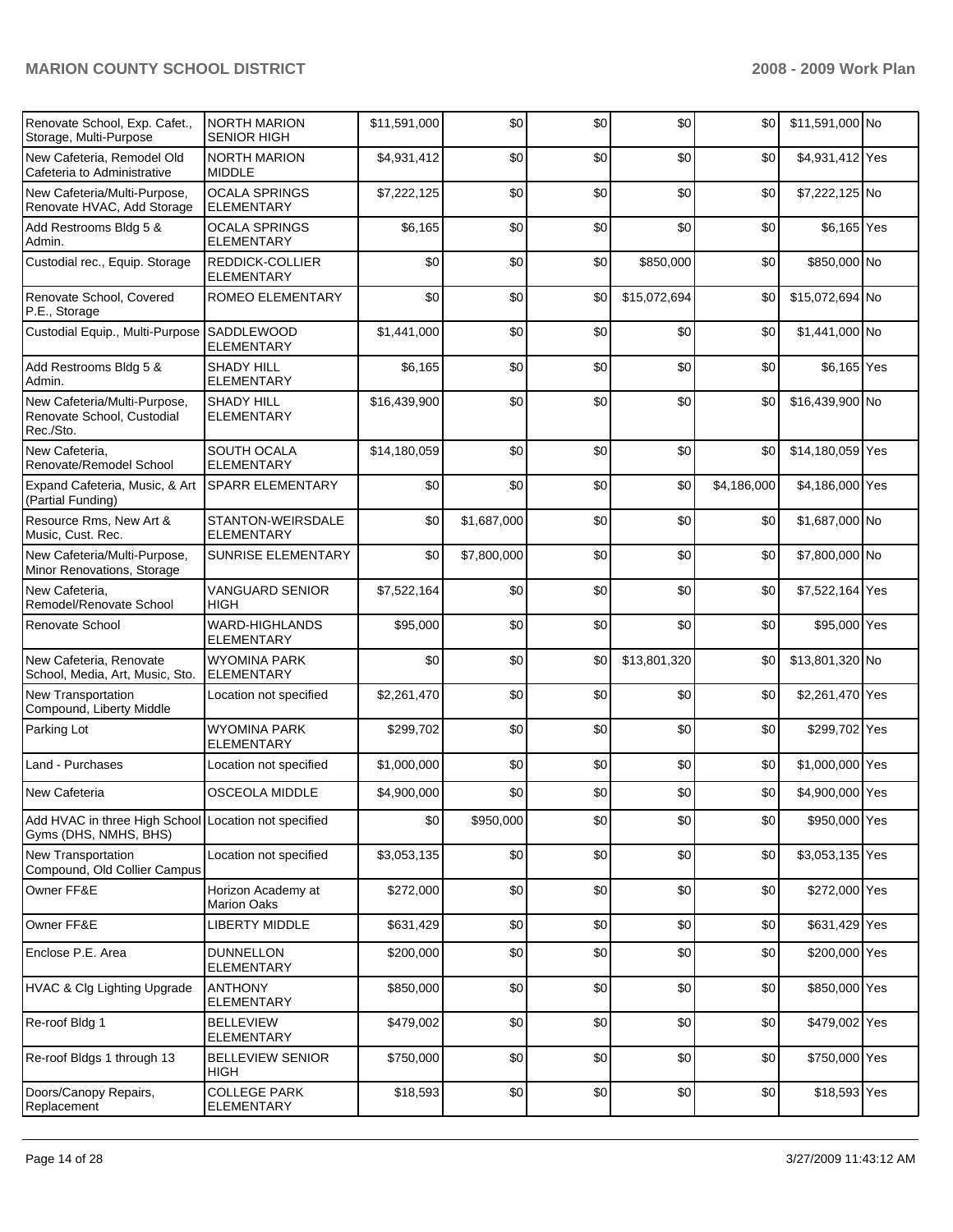|                                                                                                 |                                             | \$130,407,824 | \$65,585,278 | \$37,417,000 | \$59,154,814 |     | \$8,746,000   \$301,310,916 |  |
|-------------------------------------------------------------------------------------------------|---------------------------------------------|---------------|--------------|--------------|--------------|-----|-----------------------------|--|
| <b>HVAC System</b><br>Upgrades/Replacement                                                      | SUNRISE ELEMENTARY                          | \$1,875,000   | \$0          | \$0          | \$0          | \$0 | \$1,875,000 Yes             |  |
| <b>HVAC System</b><br>Upgrades/Replacement                                                      | <b>SHADY HILL</b><br><b>ELEMENTARY</b>      | \$1,875,000   | \$0          | \$0          | \$0          | \$0 | \$1,875,000 Yes             |  |
| <b>HVAC System</b><br>Upgrades/Replacement                                                      | <b>OCALA SPRINGS</b><br><b>ELEMENTARY</b>   | \$1,875,000   | \$0          | \$0          | \$0          | \$0 | \$1,875,000 Yes             |  |
| <b>HVAC Systems Replacement;</b><br>Chiller, Boiler, Fan Coils, etc. &<br><b>Covered Dining</b> | <b>NORTH MARION</b><br><b>SENIOR HIGH</b>   | \$2,100,000   | \$0          | \$0          | \$0          | \$0 | \$2,100,000 Yes             |  |
| Re-roof Bldgs 1 & 2                                                                             | <b>NORTH MARION</b><br><b>MIDDLE</b>        | \$1,722,429   | \$0          | \$0          | \$0          | \$0 | \$1,722,429 Yes             |  |
| Re-roof Bldgs 1 - 4, 14, 16                                                                     | <b>MARION TECHNICAL</b><br><b>INSTITUTE</b> | \$1,484,554   | \$0          | \$0          | \$0          | \$0 | \$1,484,554 Yes             |  |
| HVAC System<br>Upgrades/Replacement                                                             | FORT MCCOY SCHOOL                           | \$949,495     | \$0          | \$0          | \$0          | \$0 | \$949,495 Yes               |  |
| <b>HVAC Systems</b><br>Upgrades/Replacement                                                     | <b>FESSENDEN</b><br><b>ELEMENTARY</b>       | \$1,350,000   | \$0          | \$0          | \$0          | \$0 | \$1,350,000 Yes             |  |
| Re-roof Bldg 1                                                                                  | <b>EAST MARION</b><br><b>ELEMENTARY</b>     | \$913,644     | \$0          | \$0          | \$0          | \$0 | \$913,644 Yes               |  |
| Ceiling and Lighting Upgrades                                                                   | <b>DUNNELLON SENIOR</b><br><b>HIGH</b>      | \$177,131     | \$0          | \$0          | \$0          | \$0 | \$177,131 Yes               |  |
| HVAC, Ceiling, Lighting &<br><b>Window Replacement</b>                                          | DR N H JONES<br><b>ELEMENTARY</b>           | \$1,693,629   | \$0          | \$0          | \$0          | \$0 | \$1,693,629 Yes             |  |

# **Additional Project Schedules**

Any projects that are not identified in the last approved educational plant survey.

| <b>Project Description</b>        | Location                  | <b>Num</b> | $2008 - 2009$<br>Classroom Actual Budget | $2009 - 2010$<br>Projected | $2010 - 2011$<br>Projected | $2011 - 2012$<br>Projected | 2012 - 2013<br>Projected | Total           | Funded |
|-----------------------------------|---------------------------|------------|------------------------------------------|----------------------------|----------------------------|----------------------------|--------------------------|-----------------|--------|
| lNew East Middle<br>l School "DD" | Location not<br>specified | 57         | \$4,400,000                              | \$40,000,000               | \$6,000,000                | \$0 I                      | SO L                     | \$50.400.000 No |        |
|                                   |                           |            | \$4,400,000                              | \$40,000,000               | \$6,000,000                | \$0                        | \$0 I                    | \$50,400,000    |        |

### **Non Funded Growth Management Project Schedules**

Schedule indicating which projects, due to planned development, that CANNOT be funded from current revenues projected over the next five years.

Nothing reported for this section.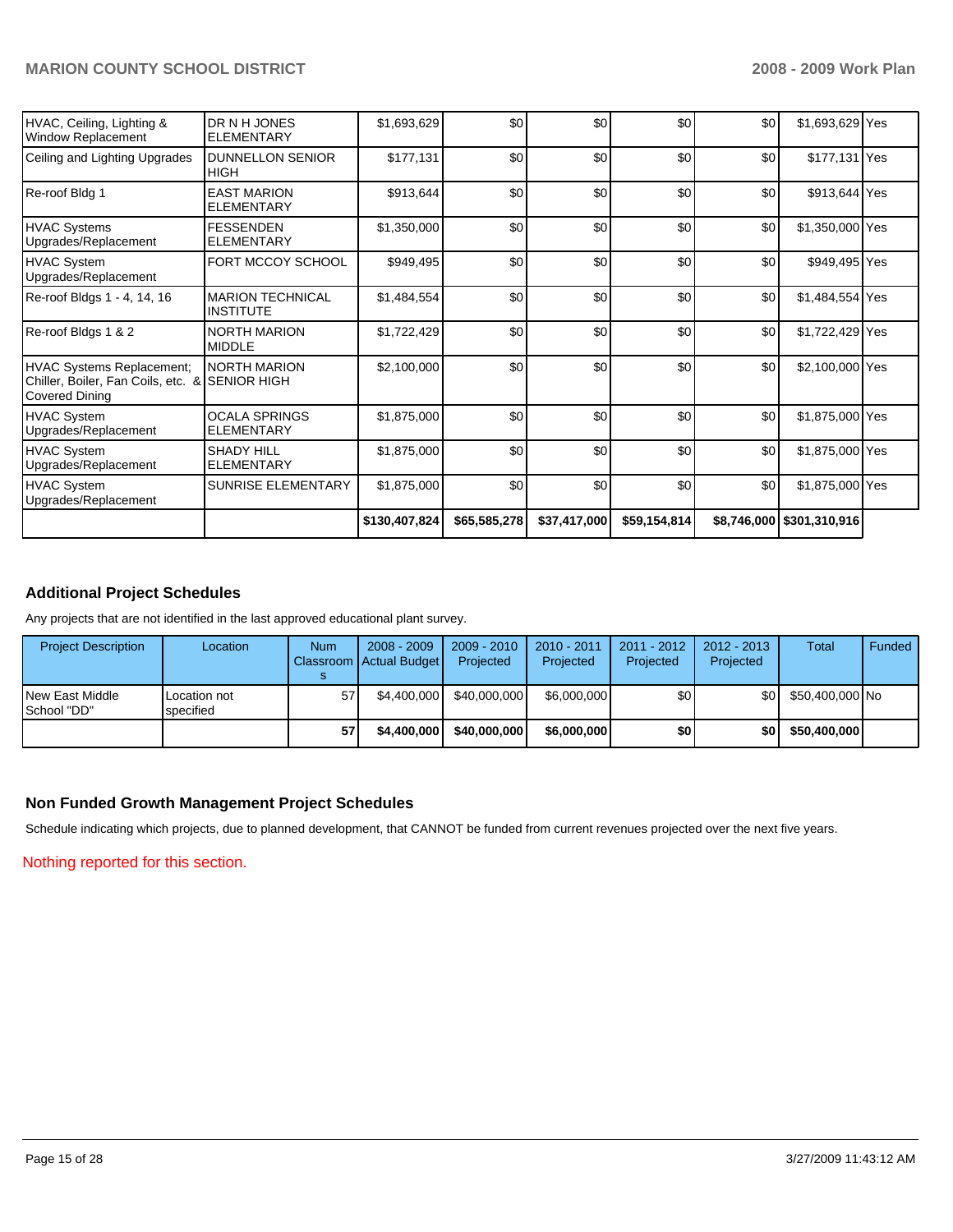# **Tracking**

# **Capacity Tracking**

| Location                                                                           | $2008 -$<br>2009 Satis.<br>Stu. Sta. | Actual<br>$2008 -$<br><b>2009 FISH</b><br>Capacity | Actual<br>$2007 -$<br>2008<br><b>COFTE</b> | # Class<br>Rooms | Actual<br>Average<br>$2008 -$<br>2009 Class<br><b>Size</b> | Actual<br>$2008 -$<br>2009<br><b>Utilization</b> | <b>New</b><br>Stu.<br>Capacity | <b>New</b><br>Rooms to<br>be<br>Added/Re<br>moved | Projected<br>$2012 -$<br>2013<br><b>COFTE</b> | Projected<br>$2012 -$<br>2013<br>Utilization | Projected<br>$2012 -$<br>2013 Class<br><b>Size</b> |
|------------------------------------------------------------------------------------|--------------------------------------|----------------------------------------------------|--------------------------------------------|------------------|------------------------------------------------------------|--------------------------------------------------|--------------------------------|---------------------------------------------------|-----------------------------------------------|----------------------------------------------|----------------------------------------------------|
| <b>HOWARD MIDDLE</b>                                                               | 1,637                                | 1,473                                              | 1,017                                      | 70               | 15                                                         | 69.00 %                                          | $-192$                         | $-3$                                              | 1,098                                         | 86.00 %                                      | 16                                                 |
| <b>ANTHONY</b><br><b>ELEMENTARY</b>                                                | 407                                  | 407                                                | 319                                        | 21               | 15                                                         | 78.00 %                                          | -9                             | $-2$                                              | 312                                           | 78.00 %                                      | 16                                                 |
| <b>BELLEVIEW</b><br>ELEMENTARY                                                     | 887                                  | 887                                                | 704                                        | 47               | 15                                                         | 79.00 %                                          | $-177$                         | $-11$                                             | 709                                           | 100.00%                                      | 20                                                 |
| <b>BELLEVIEW-SANTOS</b><br>ELEMENTARY                                              | 940                                  | 940                                                | 837                                        | 50               | 17                                                         | 89.00 %                                          | -260                           | $-16$                                             | 721                                           | 106.00 %                                     | 21                                                 |
| REDDICK-COLLIER<br>ELEMENTARY                                                      | 707                                  | 707                                                | 403                                        | 39               | 10                                                         | 57.00 %                                          | $\Omega$                       | $\mathbf 0$                                       | 518                                           | 73.00 %                                      | 13                                                 |
| DUNNELLON MIDDLE                                                                   | 1,141                                | 1,027                                              | 1,108                                      | 52               | 21                                                         | 108.00 %                                         | $-59$                          | -3                                                | 788                                           | 81.00 %                                      | 16                                                 |
| <b>EAST MARION</b><br><b>ELEMENTARY</b>                                            | 810                                  | 810                                                | 696                                        | 44               | 16                                                         | 86.00 %                                          | $-100$                         | -6                                                | 729                                           | 103.00 %                                     | 19                                                 |
| <b>EIGHTH STREET</b><br><b>ELEMENTARY</b>                                          | 398                                  | 398                                                | 323                                        | 21               | 15                                                         | 81.00 %                                          | -46                            | -1                                                | 328                                           | 93.00 %                                      | 16                                                 |
| <b>FESSENDEN</b><br><b>ELEMENTARY</b>                                              | 620                                  | 620                                                | 458                                        | 32               | 14                                                         | 74.00 %                                          | $-142$                         | $-7$                                              | 466                                           | 97.00 %                                      | 19                                                 |
| FORT KING MIDDLE                                                                   | 1,235                                | 1,112                                              | 1,013                                      | 52               | 19                                                         | 91.00 %                                          | $\Omega$                       | $-7$                                              | 989                                           | 89.00 %                                      | 22                                                 |
| <b>WARD-HIGHLANDS</b><br><b>ELEMENTARY</b>                                         | 1,005                                | 1,005                                              | 879                                        | 58               | 15                                                         | 87.00 %                                          | $-187$                         | $-13$                                             | 813                                           | 99.00 %                                      | 18                                                 |
| LAKE WEIR MIDDLE                                                                   | 1,446                                | 1,301                                              | 1,375                                      | 64               | 21                                                         | 106.00 %                                         | $-18$                          | -6                                                | 1,276                                         | 99.00 %                                      | 22                                                 |
| <b>MADISON STREET</b><br><b>ACADEMY OF VISUAL</b><br>AND PERFORMING<br><b>ARTS</b> | 492                                  | 492                                                | 451                                        | 26               | 17                                                         | 92.00 %                                          | $\Omega$                       | $\Omega$                                          | 499                                           | 101.00 %                                     | 19                                                 |
| DR N H JONES<br>ELEMENTARY                                                         | 753                                  | 753                                                | 737                                        | 40               | 18                                                         | 98.00 %                                          | 57                             | 5                                                 | 809                                           | 100.00 %                                     | 18                                                 |
| <b>NORTH MARION</b><br><b>SENIOR HIGH</b>                                          | 1,901                                | 1,806                                              | 1,479                                      | 81               | 18                                                         | 82.00 %                                          | $-103$                         | -3                                                | 1,362                                         | 80.00 %                                      | 17                                                 |
| <b>OAKCREST</b><br><b>ELEMENTARY</b>                                               | 800                                  | 800                                                | 448                                        | 43               | 10                                                         | 56.00 %                                          | $\Omega$                       | $\Omega$                                          | 629                                           | 79.00 %                                      | 15                                                 |
| <b>MARION TECHNICAL</b><br><b>INSTITUTE</b>                                        | 322                                  | 242                                                | 300                                        | 14               | 21                                                         | 124.00 %                                         | $\Omega$                       | $\mathbf{0}$                                      | 278                                           | 115.00 %                                     | 20                                                 |
| <b>OSCEOLA MIDDLE</b>                                                              | 1,279                                | 1,151                                              | 1,197                                      | 55               | 22                                                         | 104.00%                                          | $-345$                         | $-5$                                              | 912                                           | 113.00 %                                     | 18                                                 |
| SPARR ELEMENTARY                                                                   | 509                                  | 509                                                | 366                                        | 28               | 13                                                         | 72.00 %                                          | $-33$                          | $-2$                                              | 414                                           | 87.00 %                                      | 16                                                 |
| SOUTH OCALA<br>ELEMENTARY                                                          | 896                                  | 896                                                | 600                                        | 48               | 13                                                         | 67.00 %                                          | $-199$                         | $-3$                                              | 587                                           | 84.00 %                                      | 13                                                 |
| STANTON-WEIRSDALE<br>ELEMENTARY                                                    | 671                                  | 671                                                | 550                                        | 36               | 15                                                         | 82.00 %                                          | -74                            | $-1$                                              | 534                                           | 89.00 %                                      | 15                                                 |
| WYOMINA PARK<br><b>ELEMENTARY</b>                                                  | 705                                  | 705                                                | 543                                        | 37               | 15                                                         | 77.00 %                                          | $-243$                         | $-10$                                             | 512                                           | 111.00 %                                     | 19                                                 |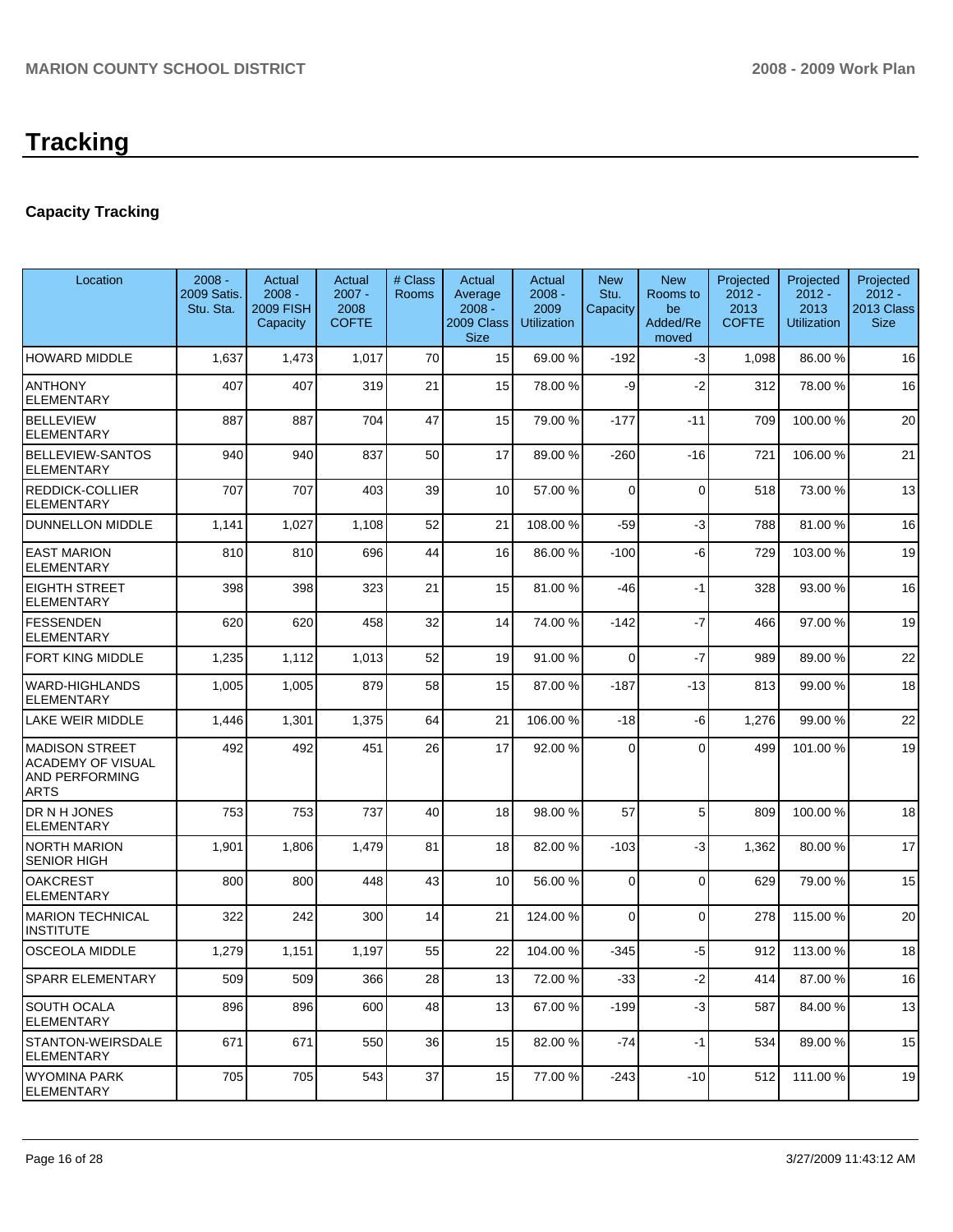| <b>VANGUARD SENIOR</b><br><b>HIGH</b>                            | 2,505  | 2,380       | 1,599       | 103   | 16             | 67.00 %  | $-513$         | $-2$           | 1,601    | 86.00 %  | 16             |
|------------------------------------------------------------------|--------|-------------|-------------|-------|----------------|----------|----------------|----------------|----------|----------|----------------|
| HILLCREST SCHOOL                                                 | 305    | 305         | 172         | 28    | 6              | 56.00 %  | $\Omega$       | 0              | 189      | 62.00 %  | $\overline{7}$ |
| NORTH MARION<br><b>MIDDLE</b>                                    | 1,265  | 1,139       | 743         | 54    | 14             | 65.00 %  | $\Omega$       | $\Omega$       | 832      | 73.00 %  | 15             |
| <b>LAKE WEIR SENIOR</b><br><b>HIGH</b>                           | 1,801  | 1,711       | 1,713       | 77    | 22             | 100.00 % | 208            | 10             | 1,540    | 80.00 %  | 18             |
| PHOENIX CENTER                                                   | 446    | 446         | 60          | 19    | 3              | 13.00 %  | $-446$         | $-19$          | $\Omega$ | 0.00%    | $\overline{0}$ |
| <b>DUNNELLON SENIOR</b><br>HIGH                                  | 1,630  | 1,549       | 1,464       | 67    | 22             | 94.00 %  | $-442$         | $-19$          | 1,012    | 91.00 %  | 21             |
| FORT MCCOY SCHOOL                                                | 1,403  | 1,263       | 1,085       | 65    | 17             | 86.00 %  | 47             | 1              | 1,167    | 89.00 %  | 18             |
| <b>OCALA SPRINGS</b><br><b>ELEMENTARY</b>                        | 759    | 759         | 652         | 41    | 16             | 86.00 %  | $-187$         | -14            | 544      | 95.00 %  | 20             |
| <b>SHADY HILL</b><br>ELEMENTARY                                  | 789    | 789         | 661         | 40    | 17             | 84.00 %  | -65            | $-2$           | 695      | 96.00 %  | 18             |
| <b>EMERALD SHORES</b><br><b>ELEMENTARY</b>                       | 731    | 731         | 681         | 39    | 17             | 93.00 %  | 15             | $-2$           | 743      | 100.00%  | 20             |
| <b>SUNRISE ELEMENTARY</b>                                        | 1,073  | 1,073       | 1,107       | 56    | 20             | 103.00 % | -224           | -5             | 812      | 96.00 %  | 16             |
| <b>EVERGREEN</b><br><b>ELEMENTARY</b>                            | 911    | 911         | 741         | 49    | 15             | 81.00 %  | $-120$         | $\overline{2}$ | 786      | 99.00 %  | 15             |
| <b>HARBOUR VIEW</b><br><b>ELEMENTARY</b>                         | 746    | 746         | 674         | 41    | 16             | 90.00 %  | $\overline{2}$ | 3              | 712      | 95.00 %  | 16             |
| <b>MAPLEWOOD</b><br>ELEMENTARY                                   | 1,079  | 1,079       | 904         | 65    | 14             | 84.00 %  | $-340$         | $-17$          | 697      | 94.00 %  | 15             |
| ROMEO ELEMENTARY                                                 | 811    | 811         | 781         | 43    | 18             | 96.00 %  | $-80$          | $-5$           | 732      | 100.00%  | 19             |
| <b>BELLEVIEW MIDDLE</b>                                          | 1,402  | 1,262       | 1,191       | 61    | 20             | 94.00 %  | -46            | $-2$           | 1,243    | 102.00%  | 21             |
| <b>DUNNELLON</b><br><b>ELEMENTARY</b>                            | 789    | 789         | 744         | 42    | 18             | 94.00 %  | -236           | $-11$          | 559      | 101.00 % | 18             |
| <b>COLLEGE PARK</b><br><b>ELEMENTARY</b>                         | 816    | 816         | 608         | 42    | 14             | 75.00 %  | 30             | 3              | 792      | 94.00 %  | 18             |
| <b>COMMUNITY</b><br>TECHNICAL & ADULT<br><b>EDUCATION CENTER</b> | 788    | 1,182       | 50          | 34    | 1              | 4.00 %   | $\Omega$       | $\Omega$       | 42       | 4.00 %   | 1              |
| <b>BELLEVIEW SENIOR</b><br><b>HIGH</b>                           | 1,723  | 1,637       | 1,503       | 70    | 21             | 92.00 %  | $-127$         | -8             | 1,311    | 87.00 %  | 21             |
| <b>GREENWAY</b><br><b>ELEMENTARY</b>                             | 1,049  | 1,049       | 1,004       | 54    | 19             | 96.00 %  | $-290$         | $-11$          | 827      | 109.00 % | 19             |
| <b>SADDLEWOOD</b><br><b>ELEMENTARY</b>                           | 619    | 619         | 629         | 35    | 18             | 102.00 % | 226            | 11             | 832      | 98.00 %  | 18             |
| IWEST PORT<br>MIDDLE/SENIOR HIGH                                 | 3,110  | 2,799       | 2,934       | 135   | 22             | 105.00 % | $-349$         | $-10$          | 1,902    | 78.00 %  | 15             |
| <b>FOREST HIGH SCHOOL</b><br>(NEW)                               | 2,396  | 2,276       | 2,232       | 100   | 22             | 98.00 %  | 0              | $\mathbf 0$    | 1,917    | 84.00 %  | 19             |
| HAMMETT BOWEN JR.<br>ELEMENTARY                                  | 1,045  | 1,045       | 855         | 56    | 15             | 82.00 %  | $-240$         | $-15$          | 789      | 98.00 %  | 19             |
| Horizon Academy at<br><b>Marion Oaks</b>                         | 1,363  | $\mathbf 0$ | 233         | 63    | $\overline{4}$ | 0.00%    | $\overline{0}$ | $\mathbf 0$    | 1,149    | 0.00%    | 18             |
| LIBERTY MIDDLE                                                   | 1,363  | 0           | $\mathbf 0$ | 63    | $\overline{0}$ | 0.00%    | $\Omega$       | 0              | 1,005    | 0.00%    | 16             |
|                                                                  | 52,278 | 47,878      | 40,823      | 2,500 | 16             | 85.26 %  | $-5,307$       | $-206$         | 39,713   | 93.29 %  | 17             |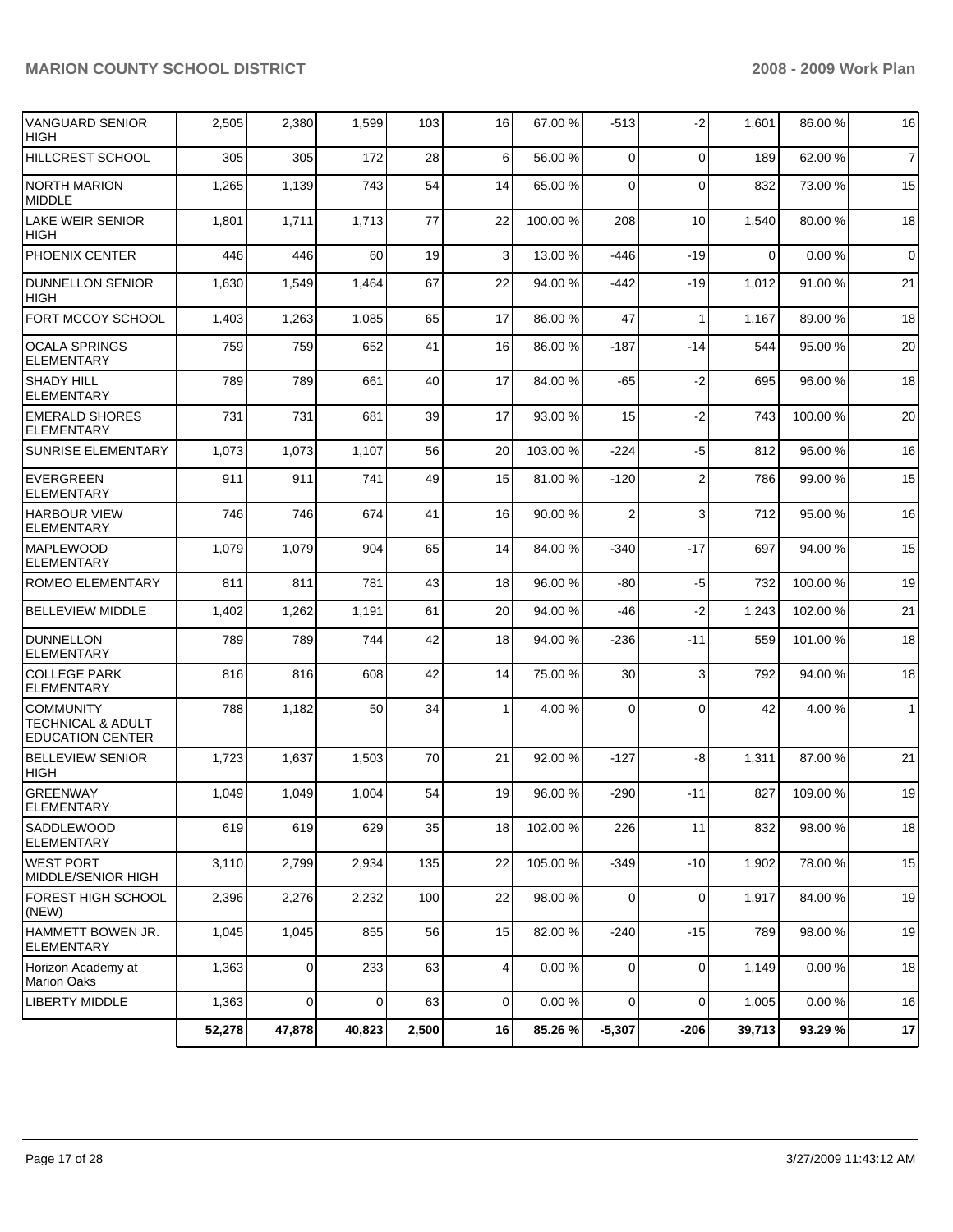The COFTE Projected Total (39,713) for 2012 - 2013 must match the Official Forecasted COFTE Total (41,378 ) for 2012 - 2013 before this section can be completed. In the event that the COFTE Projected Total does not match the Official forecasted COFTE, then the Balanced Projected COFTE Table should be used to balance COFTE.

| Projected COFTE for 2012 - 2013 |        |
|---------------------------------|--------|
| Elementary (PK-3)               | 14,220 |
| Middle (4-8)                    | 16,173 |
| High (9-12)                     | 10,985 |
|                                 | 41,378 |

| <b>Grade Level Type</b> | <b>Balanced Projected</b><br>COFTE for 2012 - 2013 |
|-------------------------|----------------------------------------------------|
| Elementary (PK-3)       | 1,070                                              |
| Middle $(4-8)$          | 595                                                |
| High (9-12)             |                                                    |
|                         | 41,378                                             |

### **Relocatable Replacement**

Number of relocatable classrooms clearly identified and scheduled for replacement in the school board adopted financially feasible 5-year district work program.

| Location                         | 2008 - 2009 | $2009 - 2010$  | $2010 - 2011$ | 2011 - 2012 | $2012 - 2013$  | Year 5 Total   |
|----------------------------------|-------------|----------------|---------------|-------------|----------------|----------------|
| HOWARD MIDDLE                    | 0           | $\Omega$       | 3             |             | $\Omega$       | $\overline{3}$ |
| <b>ANTHONY ELEMENTARY</b>        | 0           | $\Omega$       | 2             | 0           | $\Omega$       | 2 <sub>1</sub> |
| <b>BELLEVIEW ELEMENTARY</b>      | $\Omega$    | 8              | 3             | 0           | $\Omega$       | 11             |
| BELLEVIEW-SANTOS ELEMENTARY      | 2           | 10             | Δ             | $\Omega$    | 0              | 16             |
| <b>IDUNNELLON MIDDLE</b>         | 0           | 3              | 0             | 0           | $\overline{0}$ | $\mathbf{3}$   |
| <b>IEAST MARION ELEMENTARY</b>   | 2           | 3              |               | $\Omega$    | $\Omega$       | $6 \mid$       |
| <b>IEIGHTH STREET ELEMENTARY</b> | $\Omega$    |                | $\Omega$      | $\Omega$    | 0              | 1              |
| <b>FESSENDEN ELEMENTARY</b>      | $\Omega$    | 3              | 3             |             | $\Omega$       | $\overline{7}$ |
| FORT KING MIDDLE                 | 0           | $\overline{2}$ | 5             | 0           | $\Omega$       | $\overline{7}$ |
| WARD-HIGHLANDS ELEMENTARY        | $\Omega$    | $\Omega$       | 13            | $\Omega$    | $\overline{0}$ | 13             |
| <b>LAKE WEIR MIDDLE</b>          | 0           | $\Omega$       | 0             | 6           | $\overline{0}$ | 6              |
| <b>IDR N H JONES ELEMENTARY</b>  | 5           | $\Omega$       | 0             | 0           | 0              | 5 <sub>5</sub> |
| NORTH MARION SENIOR HIGH         | 0           | 3              | $\Omega$      | $\Omega$    | $\overline{0}$ | 3 <sup>1</sup> |
| <b>OSCEOLA MIDDLE</b>            | $\Omega$    | 3              | 2             | $\Omega$    | $\Omega$       | 5 <sup>1</sup> |
| <b>SPARR ELEMENTARY</b>          | 0           | $\Omega$       | 2             | $\Omega$    | $\Omega$       | $\overline{2}$ |
| <b>SOUTH OCALA ELEMENTARY</b>    | $\Omega$    | 3              | 0             | $\Omega$    | $\Omega$       | 3              |
| STANTON-WEIRSDALE ELEMENTARY     | $\Omega$    | 3              | $\Omega$      | $\Omega$    | 0              | $\overline{3}$ |
| WYOMINA PARK ELEMENTARY          | $\Omega$    | $\Omega$       | 8             | 2           | $\Omega$       | 10             |
| LAKE WEIR SENIOR HIGH            | 0           | $\overline{2}$ | $\Omega$      | 0           | $\overline{0}$ | 2 <sub>1</sub> |
| <b>PHOENIX CENTER</b>            | 6           | $\Omega$       | 0             | $\Omega$    | 0              | 6              |
| <b>IDUNNELLON SENIOR HIGH</b>    | $\Omega$    | 19             | $\Omega$      | $\Omega$    | 0              | 19             |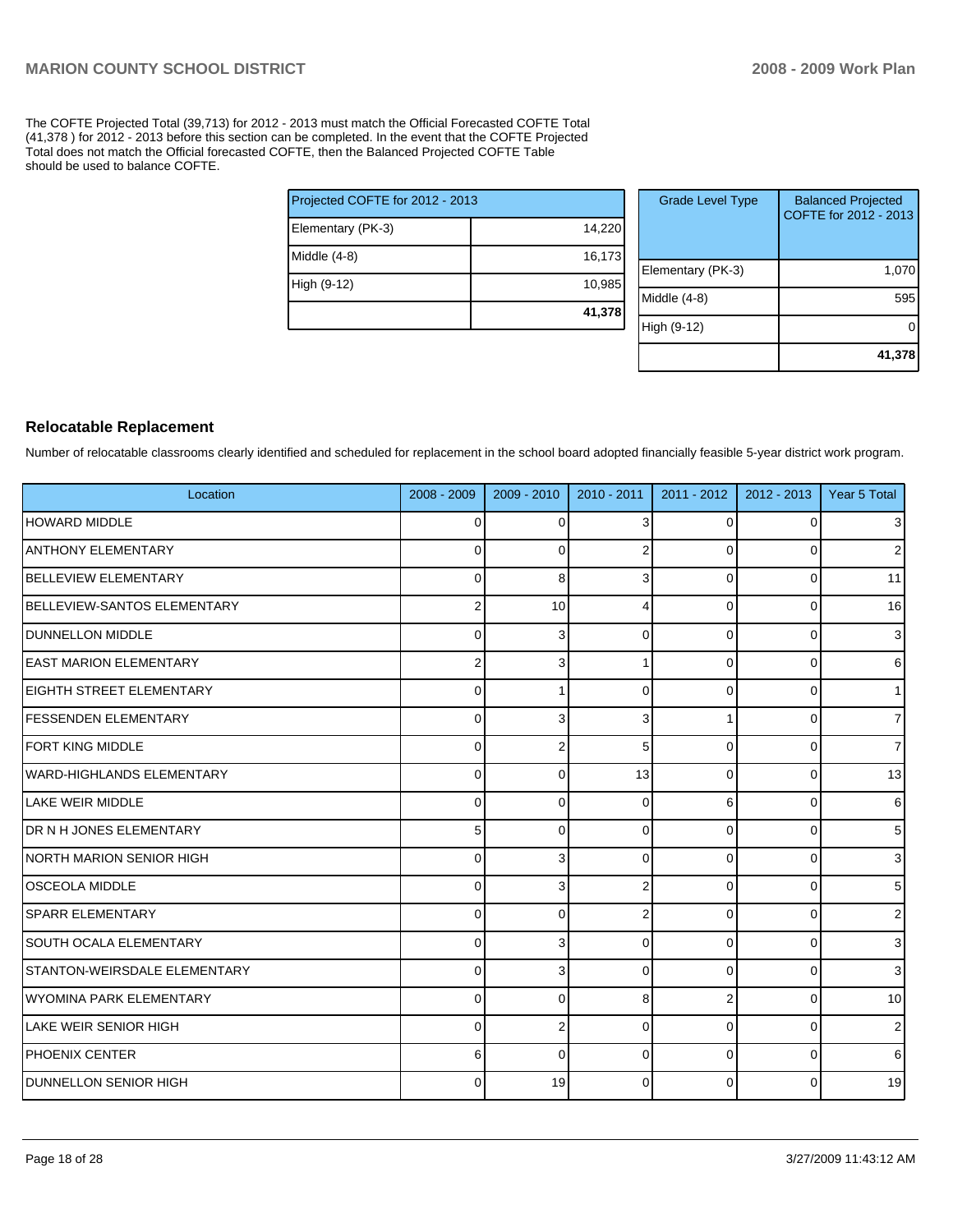| FORT MCCOY SCHOOL                      | 0           |          | 5        | $\Omega$ | 0        | $\overline{7}$ |
|----------------------------------------|-------------|----------|----------|----------|----------|----------------|
| IOCALA SPRINGS ELEMENTARY              | $\mathbf 0$ |          | 0        |          | 0        | 14             |
| <b>SHADY HILL ELEMENTARY</b>           | $\mathbf 0$ | 10       | 0        | $\Omega$ | 0        | 10             |
| <b>EMERALD SHORES ELEMENTARY</b>       | $\Omega$    | $\Omega$ | $\Omega$ | 10       | $\Omega$ | 10             |
| <b>SUNRISE ELEMENTARY</b>              | 16          | $\Omega$ | 5        | $\Omega$ | 0        | 21             |
| IEVERGREEN ELEMENTARY                  | $\mathbf 0$ | 0        | 0        | 10       | 0        | 10             |
| HARBOUR VIEW ELEMENTARY                | 9           | 0        | 0        | 0        | 0        | 9              |
| <b>IMAPLEWOOD ELEMENTARY</b>           | $\mathbf 0$ | 9        | 3        | 5        | 0        | 17             |
| <b>IROMEO ELEMENTARY</b>               | 0           | $\Omega$ | 15       | $\Omega$ | 0        | 15             |
| <b>BELLEVIEW MIDDLE</b>                | 0           | Δ        | $\Omega$ | $\Omega$ | O        | 4              |
| <b>IDUNNELLON ELEMENTARY</b>           | 6           | 5        | $\Omega$ | 0        | 0        | 11             |
| <b>lCOLLEGE PARK ELEMENTARY</b>        | 11          | 0        | 0        | $\Omega$ | 0        | 11             |
| <b>BELLEVIEW SENIOR HIGH</b>           | $\mathbf 0$ | $\Omega$ | 8        | $\Omega$ | 0        | 8              |
| IGREENWAY ELEMENTARY                   | 12          | $\Omega$ | 11       | $\Omega$ | 0        | 23             |
| SADDLEWOOD ELEMENTARY                  | $\Omega$    | $\Omega$ | 5        | $\Omega$ | $\Omega$ | 5              |
| HAMMETT BOWEN JR. ELEMENTARY           | $\mathbf 0$ | $\Omega$ | 15       | $\Omega$ | 0        | 15             |
| <b>Total Relocatable Replacements:</b> | 69          | 100      | 113      | 41       | 0        | 323            |

# **Charter Schools Tracking**

Information regarding the use of charter schools.

| Location-Type                   | # Relocatable<br>units or<br>permanent<br>classrooms | Owner           | Year Started or <b>I</b><br>Scheduled | Student<br><b>Stations</b> | <b>Students</b><br>Enrolled | Years in<br>Contract | <b>Total Charter</b><br><b>Students</b><br>projected for<br>$2012 - 2013$ |
|---------------------------------|------------------------------------------------------|-----------------|---------------------------------------|----------------------------|-----------------------------|----------------------|---------------------------------------------------------------------------|
| <b>IMarion Charter School</b>   |                                                      | 10 SCHOOL BOARD | 2000                                  | 200                        | 174                         |                      | 149                                                                       |
| Mcintosh Area School            |                                                      | 2 SCHOOL BOARD  | 2003                                  | 36                         | 104                         |                      | 80                                                                        |
| Francis Marion Military Academy |                                                      | 10 SCHOOL BOARD | 2008                                  | 176                        | 59                          |                      | 100 <sub>l</sub>                                                          |
|                                 | 22                                                   |                 |                                       | 412 l                      | 337                         |                      | 329                                                                       |

# **Special Purpose Classrooms Tracking**

The number of classrooms that will be used for certain special purposes in the current year, by facility and type of classroom, that the district will, 1), not use for educational purposes, and 2), the co-teaching classrooms that are not open plan classrooms and will be used for educational purposes.

| School                                 | School Type          | $\#$ of Elementary $\#$ of Middle 4-8<br><b>IK-3 Classrooms L</b> | <b>Classrooms</b> | $\#$ of High 9-12<br><b>Classrooms</b> | # of $ESE$<br><b>Classrooms</b> | # of Combo<br><b>Classrooms</b> | Total<br><b>Classrooms</b> |
|----------------------------------------|----------------------|-------------------------------------------------------------------|-------------------|----------------------------------------|---------------------------------|---------------------------------|----------------------------|
| IMARION TECHNICAL INSTITUTE            | <b>I</b> Educational |                                                                   |                   | 57                                     |                                 |                                 | 57                         |
| <b>Total Educational Classrooms: I</b> |                      |                                                                   | 57                |                                        | 0                               | 57                              |                            |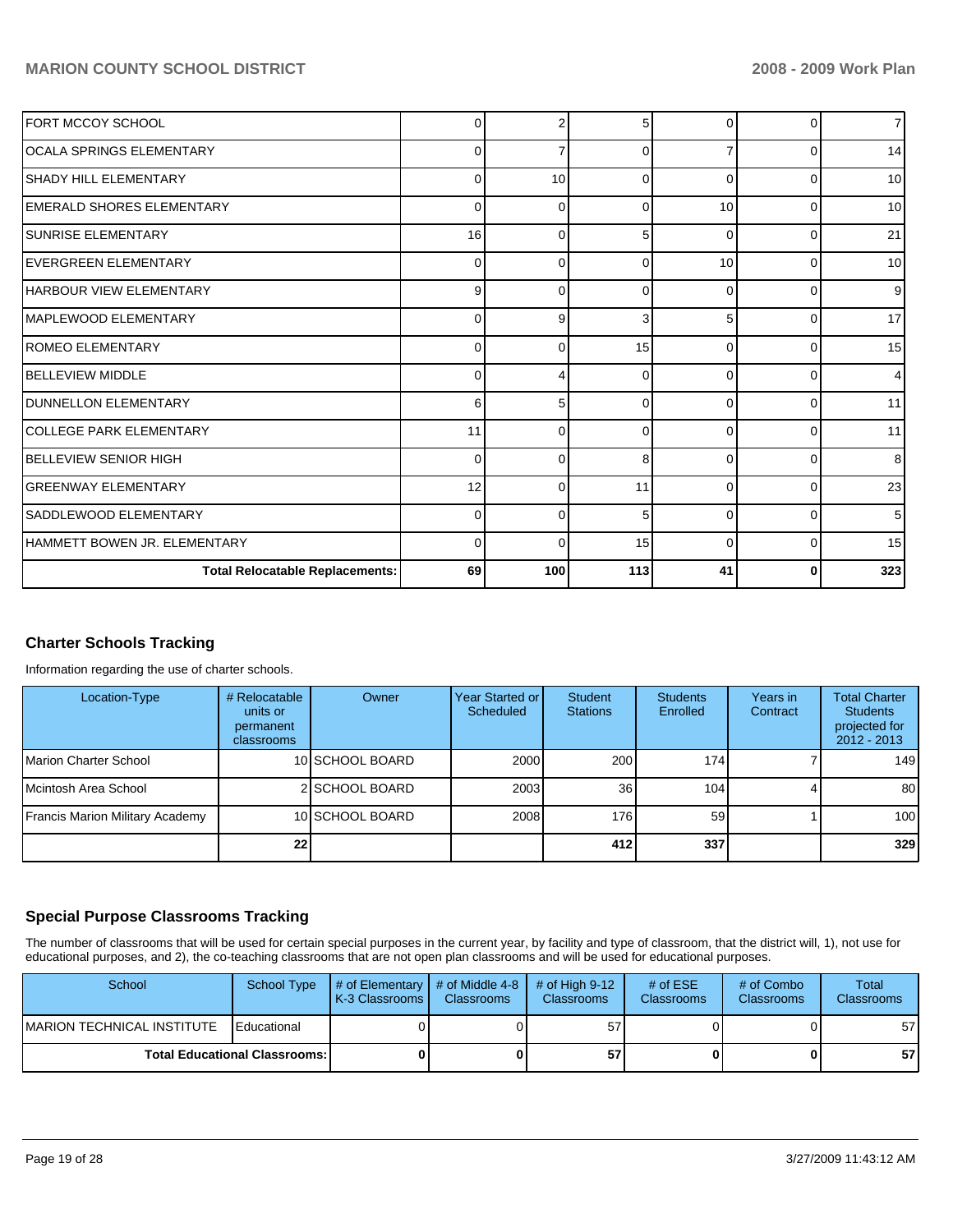| School                               |  | School Type $\left  \frac{1}{2}$ of Elementary $\left  \frac{1}{2}$ of Middle 4-8 $\left  \frac{1}{2}$ of High 9-12<br><b>IK-3 Classrooms L</b> | <b>Classrooms</b> | <b>Classrooms</b> | # of $ESE$<br><b>Classrooms</b> | # of Combo<br><b>Classrooms</b> | Total<br><b>Classrooms</b> |
|--------------------------------------|--|-------------------------------------------------------------------------------------------------------------------------------------------------|-------------------|-------------------|---------------------------------|---------------------------------|----------------------------|
| <b>Total Co-Teaching Classrooms:</b> |  |                                                                                                                                                 |                   | 01                |                                 | 0                               | 0                          |

### **Infrastructure Tracking**

**Necessary offsite infrastructure requirements resulting from expansions or new schools. This section should include infrastructure information related to capacity project schedules and other project schedules (Section 4).** 

New SW Elementary School "U" - offsite water and sanitary utilities, traffic signal, deceleration lane, sidewalks.

New SE Elementary School "V" - offsite water and sanitary utilities, traffic signal, deceleration lane, sidewalks.

New E Middle School "DD" - offsite water and sanitary utilities, traffic signal, deceleration lane, sidewalks.

**Proposed location of planned facilities, whether those locations are consistent with the comprehensive plans of all affected local governments, and recommendations for infrastructure and other improvements to land adjacent to existing facilities. Provisions of 1013.33(12), (13) and (14) and 1013.36 must be addressed for new facilities planned within the 1st three years of the plan (Section 5).** 

New Elementary School (857 Student Stations) in the vicinity of S.R. 484 west and Marion Oaks Way in the Southwestern part of Marion County to accommodate growth and class size reduction.

New Elementary School (857 Student Stations) in the vicinity of west of Baseline Road south and south of Maricamp Road in the Southern part of Marion County to accommodate growth and class size reduction.

New Middle School (1,338 Student Stations) in the vicinity of the Silver Springs Shores area in the Southeastern part of Marion County to accommodate growth and class size reduction.

**Consistent with Comp Plan?** Yes

### **Net New Classrooms**

The number of classrooms, by grade level and type of construction, that were added during the last fiscal year.

| List the net new classrooms added in the 2007 - 2008 fiscal year.                                                                                       |                                                                        |                          | List the net new classrooms to be added in the 2008 - 2009 fiscal<br>year. |                        |                              |                            |                                |                        |
|---------------------------------------------------------------------------------------------------------------------------------------------------------|------------------------------------------------------------------------|--------------------------|----------------------------------------------------------------------------|------------------------|------------------------------|----------------------------|--------------------------------|------------------------|
| "Classrooms" is defined as capacity carrying classrooms that are added to increase<br>capacity to enable the district to meet the Class Size Amendment. | Totals for fiscal year 2008 - 2009 should match totals in Section 15A. |                          |                                                                            |                        |                              |                            |                                |                        |
| Location                                                                                                                                                | $2007 - 2008$ #<br>Permanent                                           | 2007 - 2008 #<br>Modular | $2007 - 2008$ #<br>Relocatable                                             | $2007 - 2008$<br>Total | $2008 - 2009$ #<br>Permanent | $2008 - 2009$ #<br>Modular | $2008 - 2009$ #<br>Relocatable | $2008 - 2009$<br>Total |
| Elementary (PK-3)                                                                                                                                       |                                                                        |                          | 26                                                                         | 26                     | 108                          |                            |                                | 108                    |
| Middle (4-8)                                                                                                                                            | 67                                                                     |                          |                                                                            | 63                     | 13                           |                            | $-17$                          | $-4$                   |
| High (9-12)                                                                                                                                             | 63                                                                     |                          | $-10$                                                                      | 53                     | 12                           |                            | $-63$                          | -51                    |
|                                                                                                                                                         | 130                                                                    |                          | 12                                                                         | 142                    | 133                          |                            | -80                            | 53                     |

### **Relocatable Student Stations**

Number of students that will be educated in relocatable units, by school, in the current year, and the projected number of students for each of the years in the workplan.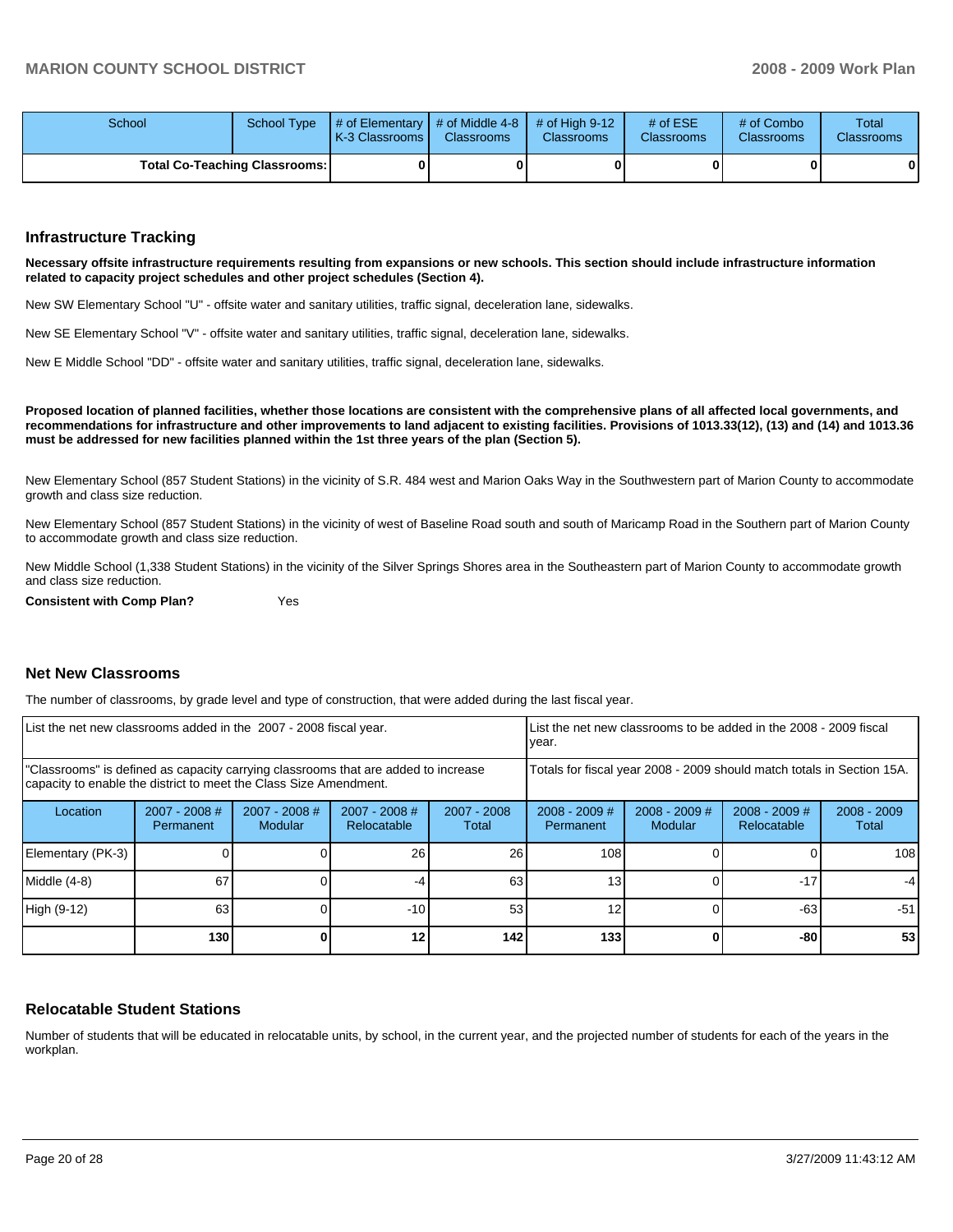| <b>Site</b>                                                    | 2008 - 2009 | $2009 - 2010$ | 2010 - 2011 | 2011 - 2012 | 2012 - 2013 | 5 Year Average |
|----------------------------------------------------------------|-------------|---------------|-------------|-------------|-------------|----------------|
| <b>HOWARD MIDDLE</b>                                           | 176         | 45            | 45          | 0           | 0           | 53             |
| <b>ANTHONY ELEMENTARY</b>                                      | 18          | 18            | 18          | 0           | 0           | 11             |
| <b>BELLEVIEW ELEMENTARY</b>                                    | 177         | 164           | 66          | 0           | $\mathbf 0$ | 81             |
| <b>BELLEVIEW-SANTOS ELEMENTARY</b>                             | 242         | 206           | 72          | 0           | $\mathbf 0$ | 104            |
| <b>REDDICK-COLLIER ELEMENTARY</b>                              | 0           | 0             | $\mathbf 0$ | 0           | $\mathbf 0$ | 0              |
| <b>DUNNELLON MIDDLE</b>                                        | 66          | 66            | $\mathbf 0$ | 0           | $\mathbf 0$ | 26             |
| <b>EAST MARION ELEMENTARY</b>                                  | 108         | 72            | 22          | 0           | $\mathbf 0$ | 40             |
| <b>EIGHTH STREET ELEMENTARY</b>                                | 80          | 80            | 0           | 0           | $\mathbf 0$ | 32             |
| <b>FESSENDEN ELEMENTARY</b>                                    | 142         | 142           | 80          | 18          | $\mathbf 0$ | 76             |
| <b>FORT KING MIDDLE</b>                                        | 0           | 111           | 89          | 0           | $\mathbf 0$ | 40             |
| <b>WARD-HIGHLANDS ELEMENTARY</b>                               | 187         | 159           | 159         | 0           | $\mathbf 0$ | 101            |
| <b>MAPLEWOOD ELEMENTARY</b>                                    | 340         | 340           | 154         | 96          | $\mathbf 0$ | 186            |
| <b>ROMEO ELEMENTARY</b>                                        | 260         | 260           | 260         | 0           | $\mathbf 0$ | 156            |
| <b>BELLEVIEW MIDDLE</b>                                        | 84          | 62            | 0           | 0           | $\mathbf 0$ | 29             |
| DUNNELLON ELEMENTARY                                           | 236         | 112           | 0           | 0           | $\mathbf 0$ | 70             |
| <b>COLLEGE PARK ELEMENTARY</b>                                 | 222         | 0             | 0           | 0           | $\Omega$    | 44             |
| COMMUNITY TECHNICAL & ADULT EDUCATION<br><b>CENTER</b>         | 182         | 182           | 165         | 166         | 112         | 161            |
| <b>BELLEVIEW SENIOR HIGH</b>                                   | 136         | 136           | 136         | 0           | $\mathbf 0$ | 82             |
| <b>GREENWAY ELEMENTARY</b>                                     | 536         | 226           | $\mathbf 0$ | 0           | $\mathbf 0$ | 152            |
| <b>SADDLEWOOD ELEMENTARY</b>                                   | 62          | 81            | 81          | 0           | $\mathbf 0$ | 45             |
| IWEST PORT MIDDLE/SENIOR HIGH                                  | 480         | $\mathbf 0$   | 0           | 0           | $\mathbf 0$ | 96             |
| FOREST HIGH SCHOOL (NEW)                                       | 0           | $\mathbf 0$   | $\mathbf 0$ | 0           | $\mathbf 0$ | $\mathbf 0$    |
| HAMMETT BOWEN JR. ELEMENTARY                                   | 240         | 306           | 306         | $\Omega$    | $\mathbf 0$ | 170            |
| <b>LAKE WEIR MIDDLE</b>                                        | 66          | 132           | 112         | 112         | 0           | 84             |
| MADISON STREET ACADEMY OF VISUAL AND<br><b>PERFORMING ARTS</b> | 15          | 110           | 110         | 110         | 110         | 91             |
| <b>DR N H JONES ELEMENTARY</b>                                 | 123         | $\mathbf 0$   | $\Omega$    | $\Omega$    | $\Omega$    | 25             |
| NORTH MARION SENIOR HIGH                                       | 103         | 59            | $\mathbf 0$ | $\Omega$    | $\mathbf 0$ | 32             |
| OAKCREST ELEMENTARY                                            | $\Omega$    | $\mathbf 0$   | $\Omega$    | $\Omega$    | $\mathbf 0$ | $\overline{0}$ |
| MARION TECHNICAL INSTITUTE                                     | $\Omega$    | $\mathbf 0$   | $\mathbf 0$ | $\Omega$    | $\mathbf 0$ | $\overline{0}$ |
| <b>OSCEOLA MIDDLE</b>                                          | 289         | 88            | $\Omega$    | 0           | $\mathbf 0$ | 75             |
| <b>SPARR ELEMENTARY</b>                                        | 36          | 36            | 36          | $\Omega$    | $\mathbf 0$ | 22             |
| <b>SOUTH OCALA ELEMENTARY</b>                                  | 199         | 41            | $\Omega$    | $\Omega$    | $\mathbf 0$ | 48             |
| STANTON-WEIRSDALE ELEMENTARY                                   | 99          | 33            | 33          | $\Omega$    | $\mathbf 0$ | 33             |
| <b>WYOMINA PARK ELEMENTARY</b>                                 | 243         | 200           | 200         | 36          | $\pmb{0}$   | 136            |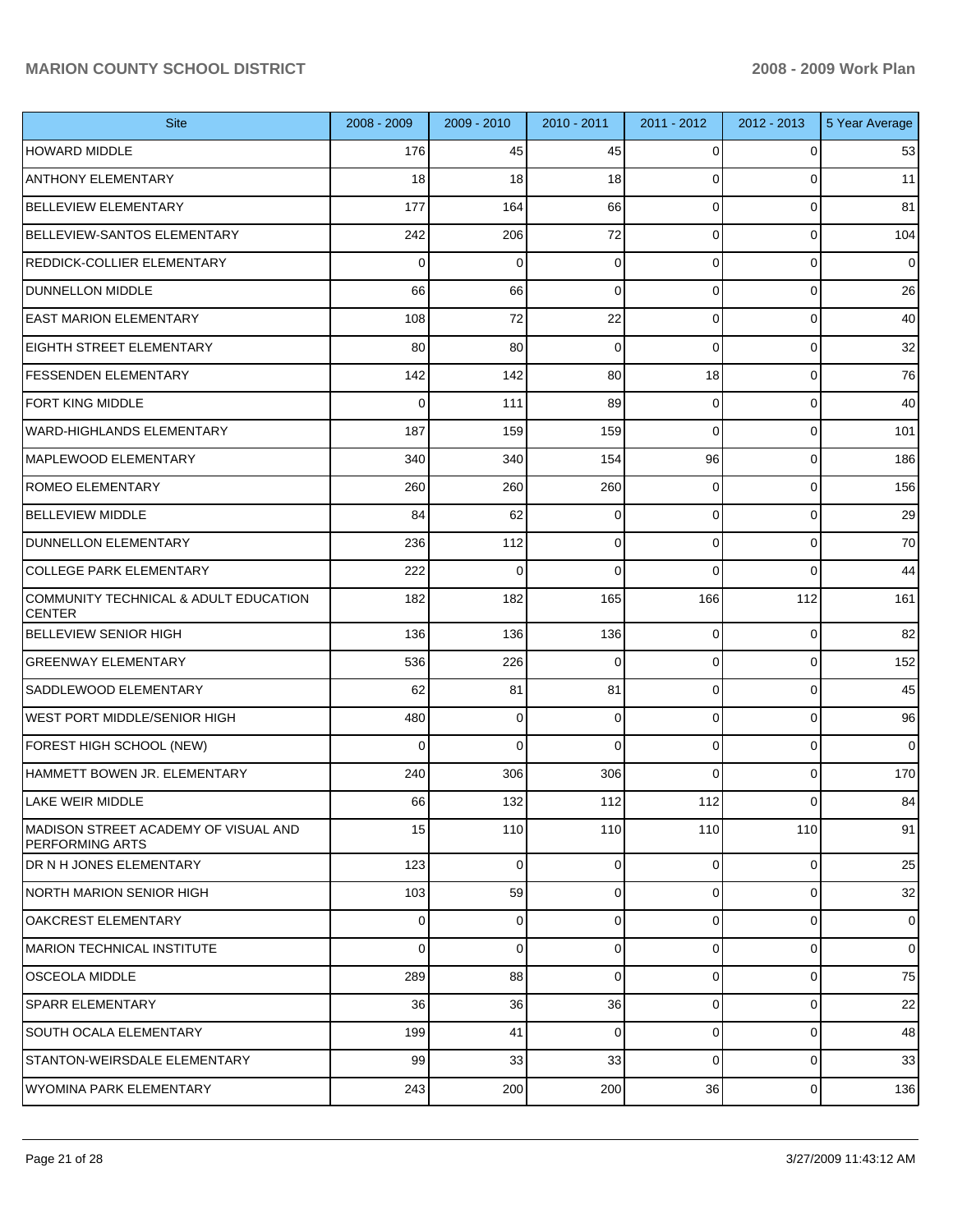| IVANGUARD SENIOR HIGH          | 515      | 33       | 33       | 33             | 33             | 129            |
|--------------------------------|----------|----------|----------|----------------|----------------|----------------|
| HILLCREST SCHOOL               | 85       | 85       | 85       | 85             | 85             | 85             |
| INORTH MARION MIDDLE           | 108      | $\Omega$ | $\Omega$ | $\Omega$       | $\Omega$       | 22             |
| llake weir senior high         | 67       | 67       | $\Omega$ | $\Omega$       | $\Omega$       | 27             |
| IPHOENIX CENTER                | 246      | $\Omega$ | $\Omega$ | $\Omega$       | 0              | 49             |
| <b>DUNNELLON SENIOR HIGH</b>   | 465      | 465      | $\Omega$ | $\Omega$       | $\overline{0}$ | 186            |
| FORT MCCOY SCHOOL              | 117      | 122      | 78       | $\Omega$       | 0              | 63             |
| OCALA SPRINGS ELEMENTARY       | 187      | 236      | 94       | 94             | $\overline{0}$ | 122            |
| <b>SHADY HILL ELEMENTARY</b>   | 209      | 197      | $\Omega$ | $\Omega$       | $\Omega$       | 81             |
| EMERALD SHORES ELEMENTARY      | 159      | 159      | 159      | 159            | 0              | 127            |
| ISUNRISE ELEMENTARY            | 512      | 188      | 188      | $\Omega$       | 0              | 178            |
| <b>IEVERGREEN ELEMENTARY</b>   | 344      | 344      | 344      | 344            | 0              | 275            |
| <b>HARBOUR VIEW ELEMENTARY</b> | 178      | $\Omega$ | $\Omega$ | $\Omega$       | $\Omega$       | 36             |
| Horizon Academy at Marion Oaks | 0        | $\Omega$ | $\Omega$ | $\Omega$       | $\mathbf 0$    | $\overline{0}$ |
| LIBERTY MIDDLE                 | $\Omega$ | 0        | 0        | $\overline{0}$ | $\overline{0}$ | $\overline{0}$ |

| <b>Totals for MARION COUNTY SCHOOL DISTRICT</b>   |        |        |        |        |            |        |
|---------------------------------------------------|--------|--------|--------|--------|------------|--------|
| Total students in relocatables by year.           | 8,339  | 5.363  | 3,125  | 1,253  | <b>340</b> | 3,684  |
| Total number of COFTE students projected by year. | 41,361 | 40.952 | 40,727 | 40.910 | 41.378     | 41,066 |
| Percent in relocatables by year.                  | 20%    | 13%    | 8%     | 3 % I  | 1 % I      | 9%     |

# **Leased Facilities Tracking**

Exising leased facilities and plans for the acquisition of leased facilities, including the number of classrooms and student stations, as reported in the educational plant survey, that are planned in that location at the end of the five year workplan.

| Location                            | # of Leased<br>Classrooms 2008 -<br>2009 | <b>FISH Student</b><br><b>Stations</b> | Owner                | # of Leased<br>Classrooms 2012 -<br>2013 | <b>FISH Student</b><br><b>Stations</b> |
|-------------------------------------|------------------------------------------|----------------------------------------|----------------------|------------------------------------------|----------------------------------------|
| IGREENWAY ELEMENTARY                | 5                                        | 102                                    |                      | 0                                        |                                        |
| ISUNRISE ELEMENTARY                 | 5                                        |                                        | 98 Williams Scotsman | 0                                        |                                        |
| IEVERGREEN ELEMENTARY               | 5                                        | 94                                     |                      | 0                                        |                                        |
| IHOWARD MIDDLE                      |                                          | 0                                      |                      | 0                                        |                                        |
| IANTHONY ELEMENTARY                 |                                          | 0                                      |                      | 0                                        |                                        |
| <b>IBELLEVIEW ELEMENTARY</b>        |                                          | 0                                      |                      | 0                                        | <sup>0</sup>                           |
| <b>IBELLEVIEW-SANTOS ELEMENTARY</b> | <sup>n</sup>                             | 0                                      |                      | $\Omega$                                 | $\Omega$                               |
| <b>REDDICK-COLLIER ELEMENTARY</b>   |                                          | $\Omega$                               |                      | $\Omega$                                 | $\Omega$                               |
| <b>IDUNNELLON MIDDLE</b>            | <sup>n</sup>                             | $\Omega$                               |                      | 0                                        |                                        |
| <b>IEAST MARION ELEMENTARY</b>      |                                          | U                                      |                      | 0                                        |                                        |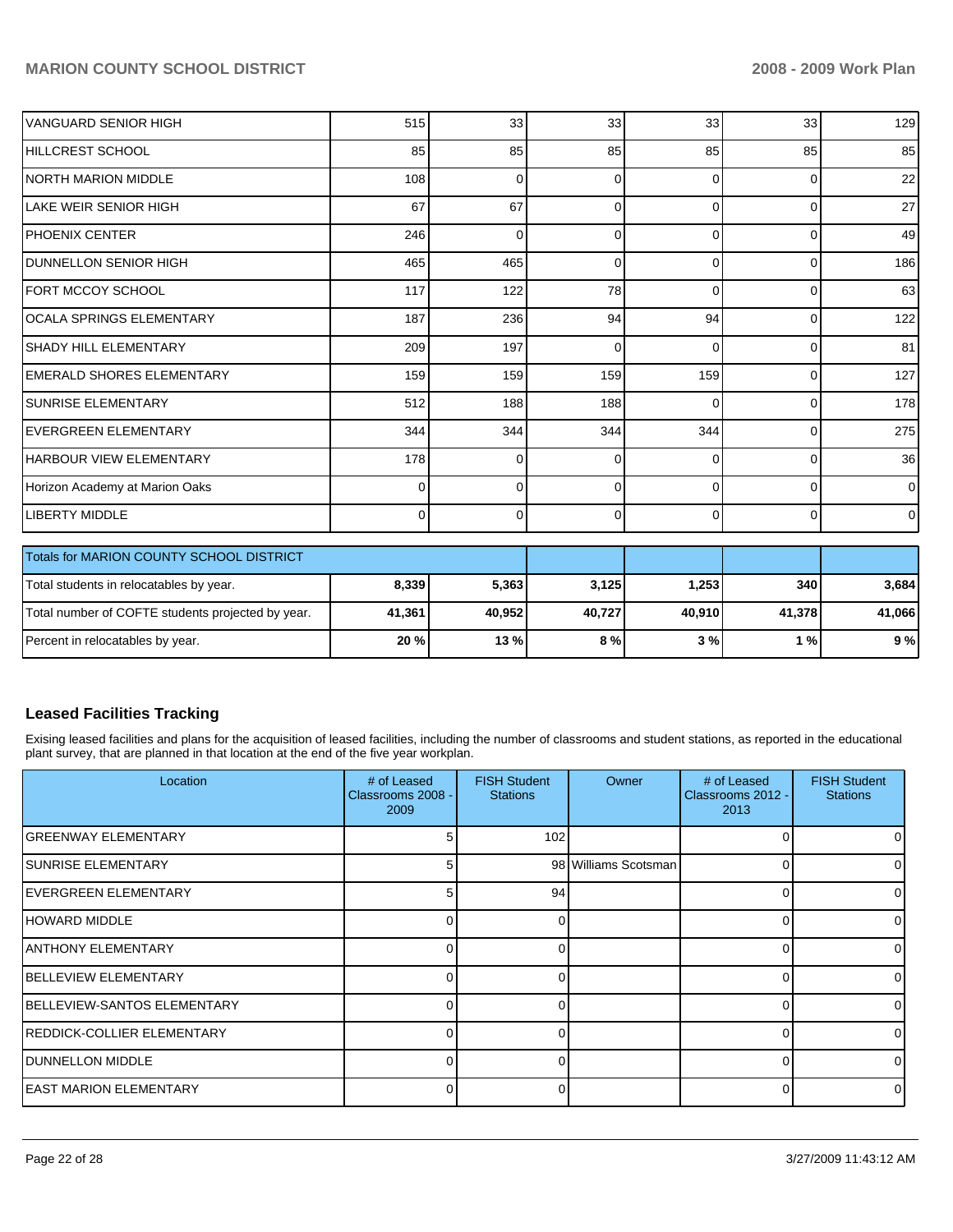| <b>EIGHTH STREET ELEMENTARY</b>                                | $\mathbf 0$  | 0           | 0           | 0              |
|----------------------------------------------------------------|--------------|-------------|-------------|----------------|
| <b>FESSENDEN ELEMENTARY</b>                                    | 0            | 0           | 0           | 0              |
| <b>FORT KING MIDDLE</b>                                        | $\mathbf 0$  | 0           | 0           | o              |
| <b>WARD-HIGHLANDS ELEMENTARY</b>                               | $\mathbf 0$  | 0           | 0           | 0              |
| LAKE WEIR MIDDLE                                               | $\mathbf 0$  | 0           | 0           |                |
| MADISON STREET ACADEMY OF VISUAL AND<br><b>PERFORMING ARTS</b> | $\Omega$     | 0           | 0           | o              |
| DR N H JONES ELEMENTARY                                        | $\mathbf 0$  | 0           | 0           |                |
| NORTH MARION SENIOR HIGH                                       | $\mathbf 0$  | 0           | 0           | 0              |
| <b>OAKCREST ELEMENTARY</b>                                     | $\mathbf 0$  | 0           | 0           | 0              |
| MARION TECHNICAL INSTITUTE                                     | $\mathbf 0$  | 0           | 0           |                |
| <b>OSCEOLA MIDDLE</b>                                          | 0            | 0           | 0           |                |
| SPARR ELEMENTARY                                               | $\mathbf 0$  | 0           | 0           |                |
| SOUTH OCALA ELEMENTARY                                         | $\mathbf 0$  | 0           | 0           | 0              |
| STANTON-WEIRSDALE ELEMENTARY                                   | $\mathbf 0$  | 0           | 0           |                |
| WYOMINA PARK ELEMENTARY                                        | $\mathbf 0$  | 0           | 0           | o              |
| <b>VANGUARD SENIOR HIGH</b>                                    | $\mathbf 0$  | 0           | 0           |                |
| HILLCREST SCHOOL                                               | $\mathbf 0$  | 0           | 0           | 0              |
| NORTH MARION MIDDLE                                            | $\mathbf 0$  | 0           | 0           |                |
| LAKE WEIR SENIOR HIGH                                          | $\mathbf 0$  | 0           | 0           | o              |
| <b>PHOENIX CENTER</b>                                          | $\mathbf 0$  | 0           | 0           |                |
| <b>DUNNELLON SENIOR HIGH</b>                                   | $\mathbf 0$  | 0           | 0           | 0              |
| FORT MCCOY SCHOOL                                              | $\mathbf 0$  | 0           | 0           | 0              |
| <b>OCALA SPRINGS ELEMENTARY</b>                                | $\mathbf 0$  | 0           | 0           | o              |
| SHADY HILL ELEMENTARY                                          | $\Omega$     | 0           | $\Omega$    |                |
| <b>EMERALD SHORES ELEMENTARY</b>                               | 0            | 0           | 0           | 0              |
| <b>HARBOUR VIEW ELEMENTARY</b>                                 | $\mathbf 0$  | 0           | 0           | 0              |
| MAPLEWOOD ELEMENTARY                                           | $\mathbf{0}$ | 0           | 0           | 0              |
| ROMEO ELEMENTARY                                               | $\pmb{0}$    | 0           | 0           | $\mathbf 0$    |
| <b>BELLEVIEW MIDDLE</b>                                        | $\pmb{0}$    | 0           | 0           | 0              |
| DUNNELLON ELEMENTARY                                           | $\pmb{0}$    | $\mathbf 0$ | 0           | 0              |
| <b>COLLEGE PARK ELEMENTARY</b>                                 | $\mathbf 0$  | 0           | 0           | 0              |
| COMMUNITY TECHNICAL & ADULT EDUCATION<br><b>CENTER</b>         | $\pmb{0}$    | 0           | 0           | 0              |
| <b>BELLEVIEW SENIOR HIGH</b>                                   | $\mathbf 0$  | $\Omega$    | $\mathbf 0$ | $\Omega$       |
| SADDLEWOOD ELEMENTARY                                          | $\mathbf 0$  | $\mathbf 0$ | 0           | 0              |
| WEST PORT MIDDLE/SENIOR HIGH                                   | $\pmb{0}$    | $\mathbf 0$ | 0           | $\overline{0}$ |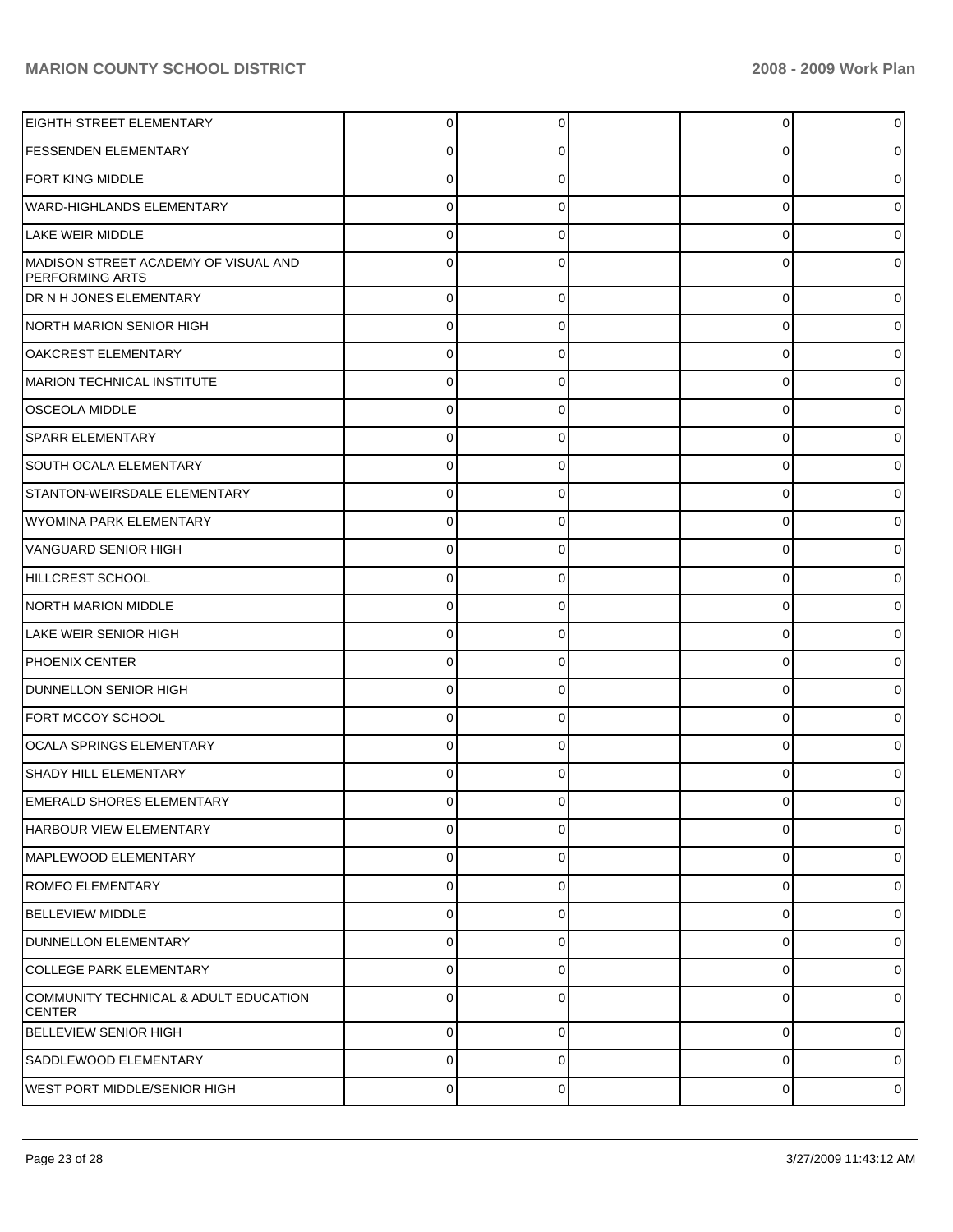| FOREST HIGH SCHOOL (NEW)       |    |     |  |  |
|--------------------------------|----|-----|--|--|
| IHAMMETT BOWEN JR. ELEMENTARY  |    |     |  |  |
| Horizon Academy at Marion Oaks |    |     |  |  |
| LIBERTY MIDDLE                 |    |     |  |  |
|                                | 15 | 294 |  |  |

### **Failed Standard Relocatable Tracking**

Relocatable units currently reported by school, from FISH, and the number of relocatable units identified as 'Failed Standards'.

Nothing reported for this section.

# **Planning**

### **Class Size Reduction Planning**

**Plans approved by the school board that reduce the need for permanent student stations such as acceptable school capacity levels, redistricting, busing, year-round schools, charter schools, magnet schools, public-private partnerships, multitrack scheduling, grade level organization, block scheduling, or other alternatives.** 

The available space within the District, in conjunction with planned capital outlay projects and projected capital outlay FTE, do not indicate the need for alternative scheduling or organization during this work period. The District currently employs block scheduling at some high schools and will re-district several schools at all levels in order to reduce a need for additional permanent student stations. With regard to portables, the District is planning to dispose of portables not meeting classroom standards and therefore will not have a need to erect additional permanent covered walkways to the District's various portables.

### **School Closure Planning**

**Plans for the closure of any school, including plans for disposition of the facility or usage of facility space, and anticipated revenues.** 

At this time, it is not anticipated that any existing schools will be closed and no existing property pertaining to a school with capacity is expected to be disposed of.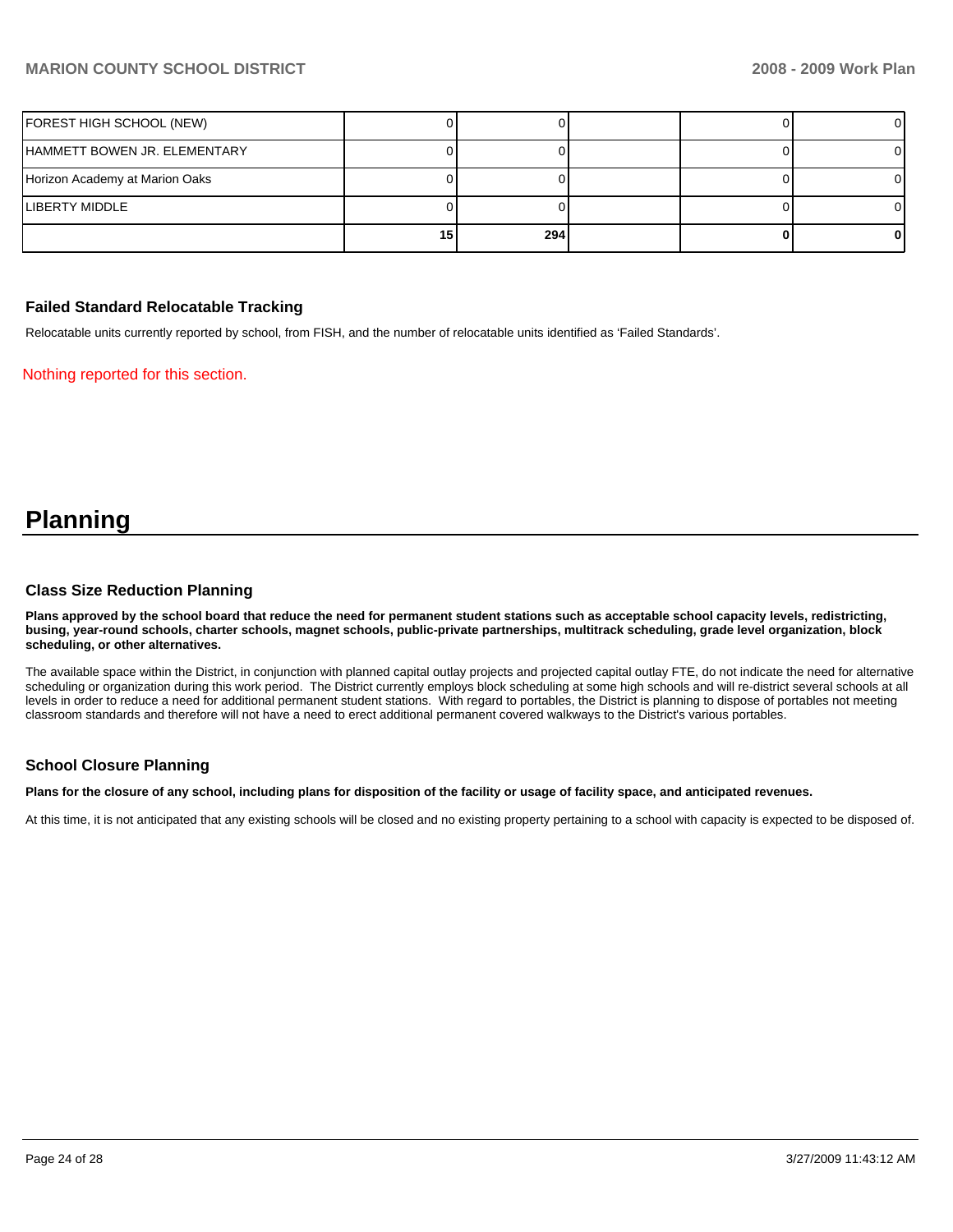# **Long Range Planning**

### **Ten-Year Maintenance**

District projects and locations regarding the projected need for major renovation, repair, and maintenance projects within the district in years 6-10 beyond the projects plans detailed in the five years covered by the work plan.

| Project                                                | 2012 - 2013 / 2017 - 2018<br><b>Projected Cost</b> |
|--------------------------------------------------------|----------------------------------------------------|
| Safety-To-Life (District Wide)                         | \$1,600,000                                        |
| Door/Hardware Replacement (District Wide)              | \$400,000                                          |
| Drop Ceilings (District Wide)                          | \$400,000                                          |
| EMS Controls Repairs/Upgrades (District Wide)          | \$900,000                                          |
| Re-roofing (District Wide)                             | \$2,500,000                                        |
| HVAC Replacement/Upgrades                              | \$16,250,000                                       |
| Electrical Service Upgrades (District Wide)            | \$4,500,000                                        |
| parking Lot and Play Court Resurfacing (District Wide) | \$4,500,000                                        |
|                                                        | \$31,050,000                                       |

# **Ten-Year Capacity**

Schedule of capital outlay projects projected to ensure the availability of satisfactory student stations for the projected student enrollment in K-12 programs for the future 5 years beyond the 5-year district facilities work program.

| Project                | Location, Community, Quadrant or other<br>general location | 2012 - 2013 / 2017 - 2018<br><b>Projected Cost</b> |
|------------------------|------------------------------------------------------------|----------------------------------------------------|
| New Elem. School "W"   | <b>Northwest Marion County</b>                             | \$26,640,000                                       |
| New Elem. School "X"   | East Ocala                                                 | \$28,000,000                                       |
| New Elem. School "Y"   | Southeast Marion County                                    | \$28,000,000                                       |
| New Elem. School "Z"   | <b>West Marion County</b>                                  | \$29,500,000                                       |
| New Middle School "DD" | <b>East Marion County</b>                                  | \$43,000,000                                       |
| New High School "DDD"  | North Central Ocala                                        | \$64,000,000                                       |
|                        |                                                            | \$219,140,000                                      |

# **Ten-Year Planned Utilization**

Schedule of planned capital outlay projects identifying the standard grade groupings, capacities, and planned utilization rates of future educational facilities of the district for both permanent and relocatable facilities.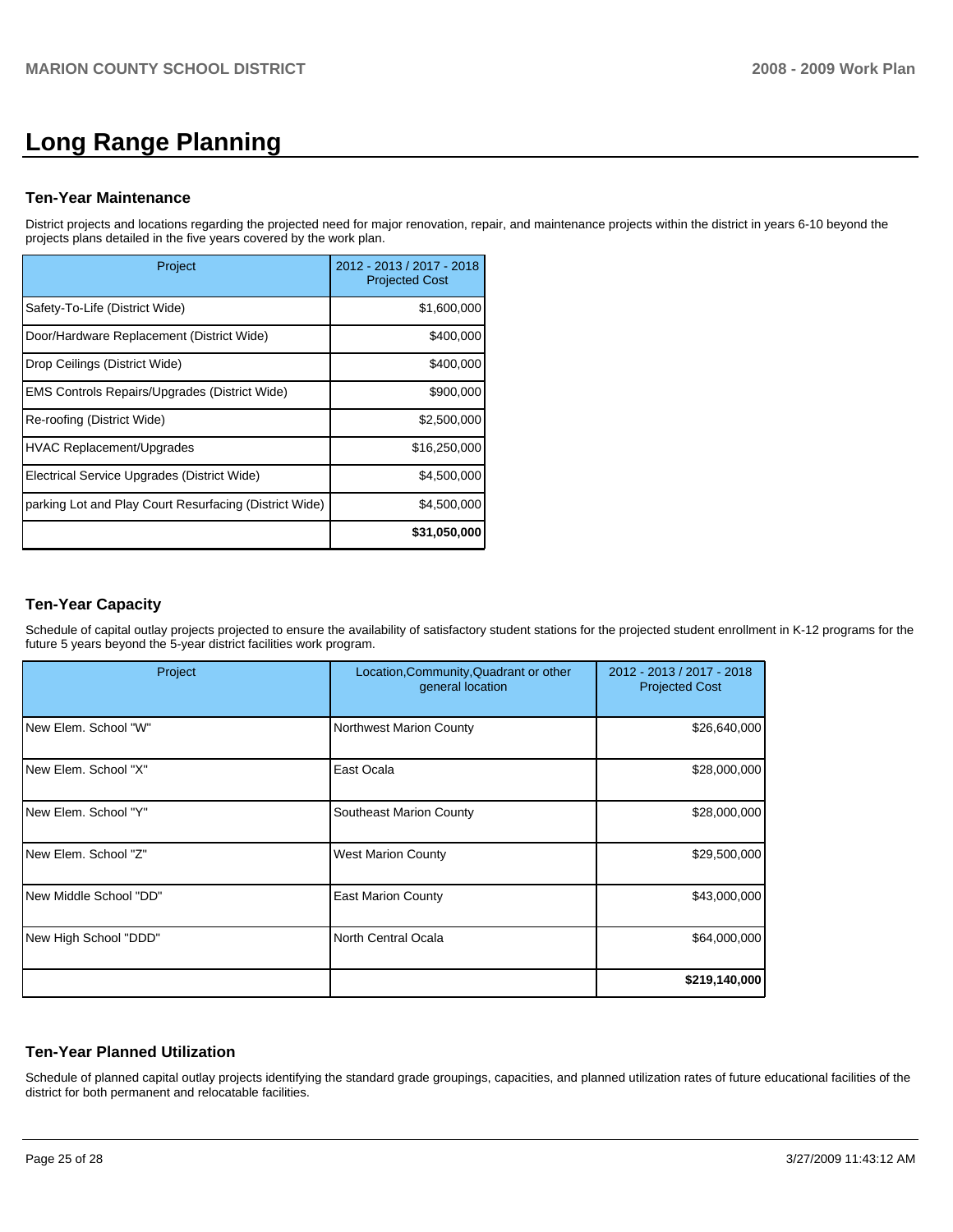| Grade Level Projections         | <b>FISH</b><br><b>Student</b><br><b>Stations</b> | <b>Actual 2007 -</b><br><b>2008 FISH</b><br>Capacity | Actual<br>$2007 -$<br>2008<br><b>COFTE</b> | Actual 2007 - 2008<br><b>Utilization</b> | Actual 2008 - 2009 / 2017 - 2018 new<br>Student Capacity to be added/removed | Projected 2017<br><b>2018 COFTE</b> | $-$ Projected 2017 -<br>2018 Utilization |
|---------------------------------|--------------------------------------------------|------------------------------------------------------|--------------------------------------------|------------------------------------------|------------------------------------------------------------------------------|-------------------------------------|------------------------------------------|
| Elementary - District<br>Totals | 23,432                                           | 23,432                                               | 18,587.15                                  | 79.32 %                                  | 107                                                                          | 21,322                              | 90.58 %                                  |
| Middle - District Totals        | 9,153                                            | 8,238                                                | 7,643.84                                   | 92.79 %                                  | 611                                                                          | 10.643                              | 120.27 %                                 |
| High - District Totals          | 16.075                                           | 15.001                                               | 14.310.44                                  | 95.39 %                                  | 954                                                                          | 11.770                              | 73.77 %                                  |
| Other - ESE, etc                | 3.003                                            | 2.009                                                | 281.26                                     | 13.99 %                                  | $-112$                                                                       | 524                                 | 27.62 %                                  |
|                                 | 51,663                                           | 48,680                                               | 40,822.69                                  | 83.86 %                                  | 1.560                                                                        | 44.259                              | 88.10 %                                  |

### **Ten-Year Infrastructure Planning**

**Proposed Location of Planned New, Remodeled, or New Additions to Facilities in 06 thru 10 out years (Section 28).** 

New Elementary School "W" (857 stu. sta.) in the vicinity of N.W 80th Avenue and north of S.R. 40. in the Northwest part of Marion County, Fl to accommodate growth.

New Elementary School "X" (857 stu. sta.) in the vicinity of Baseline Road and Sharpsferry Road in the East part of Ocala, Fl to accommodate growth.

New Elementary School "Y" (857 stu. sta.) in the vicinity of Silver Springs Shores, East of Maricamp Road Southeast Marion County, FL to accommodate growth.

New Elementary School "Z" (857 stu. sta.) in the vicinity of Western Marion County, FL to accommodate growth.

New Middle School "DD" (1308 stu. sta.) in the vicinity of East Marion County, FL to accommodate growth.

New High School "DDD" (2000 stu. sta.) in the vicinity of North Central Ocala to accommodate growth.

Renovate Dunnellon High School.

Renovate Dunnellon Middle School.

Renovate Ft. King Middle School, expand cafeteria and media.

Renovate Romeo Elementary School.

Renovate Lake Weir Middle School, expand cafeteria, and media.

Renovate Ft. McCoy School.

Plans for closure of any school, including plans for disposition of the facility or usage of facility space, and anticipated revenues in the 06 thru 10 out **years (Section 29).** 

N/A

### **Twenty-Year Maintenance**

District projects and locations regarding the projected need for major renovation, repair, and maintenance projects within the district in years 11-20 beyond the projects plans detailed in the five years covered by the work plan.

| Project                                       | 2017 - 2018 / 2027 - 2028 Projected Cost |
|-----------------------------------------------|------------------------------------------|
| Safety-To-Life (District Wide)                | \$4,200,000                              |
| Door/Hardware Replacement (District Wide)     | \$1,000,000                              |
| EMS Controls Repairs/Upgrades (District Wide) | \$2,000,000                              |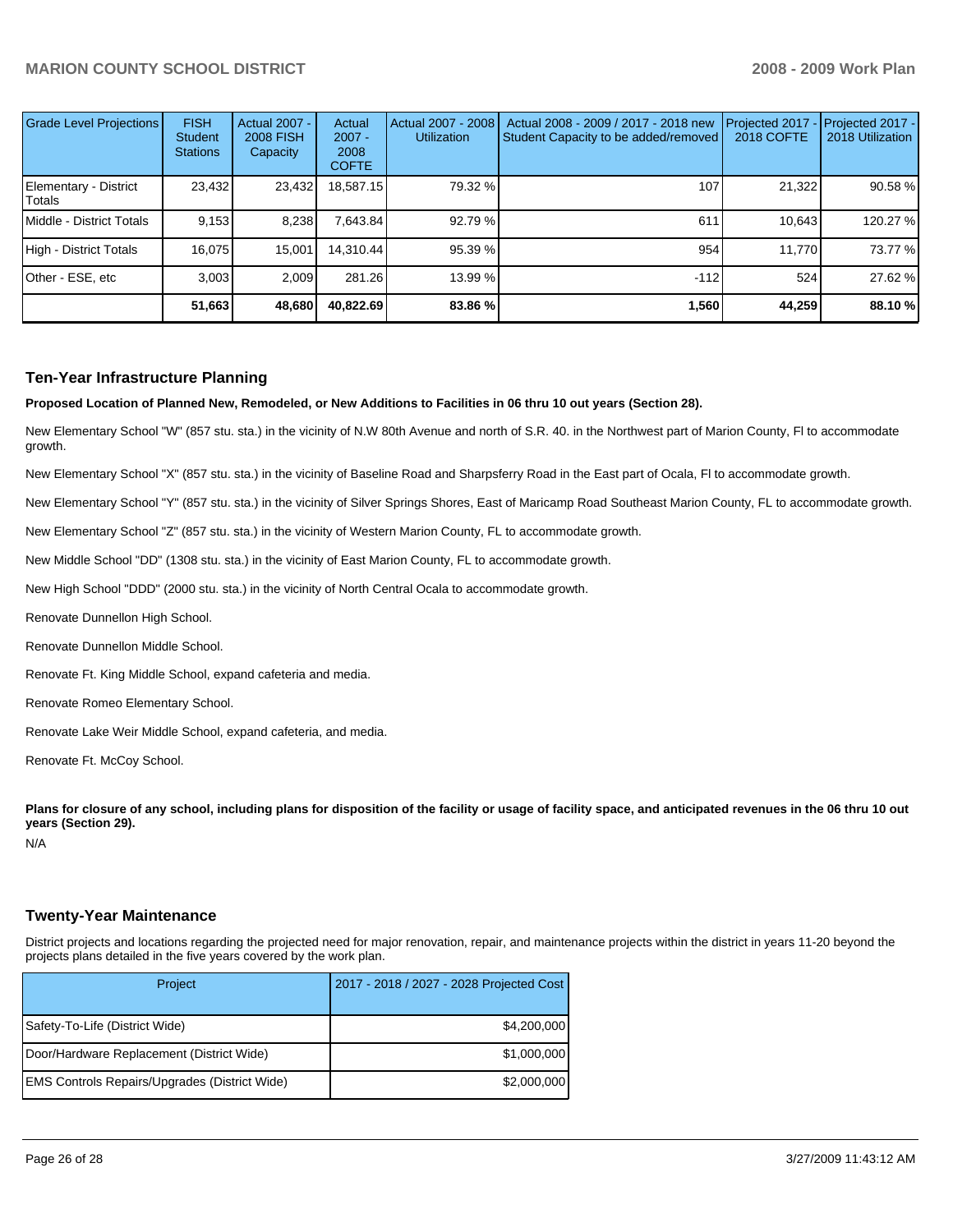| Re-roofing (District Wide)                  | \$7,325,000  |
|---------------------------------------------|--------------|
| HVAC Replacement/Upgrades (District Wide)   | \$35,250,000 |
| Electrical Service Upgrades (District Wide) | \$6,200,000  |
|                                             | \$55,975,000 |

# **Twenty-Year Capacity**

Schedule of capital outlay projects projected to ensure the availability of satisfactory student stations for the projected student enrollment in K-12 programs for the future 11-20 years beyond the 5-year district facilities work program.

| Project                      | Location, Community, Quadrant or other<br>general location | 2017 - 2018 / 2027 - 2028<br><b>Projected Cost</b> |
|------------------------------|------------------------------------------------------------|----------------------------------------------------|
| New Elementary School        | Southeast Marion County                                    | \$29,750,000                                       |
| Two New Elementary Schools   | <b>West Marion County</b>                                  | \$70,000,000                                       |
| One New Elementary Schools   | Northwest Marion County                                    | \$35,400,000                                       |
| One New Elementary Schools   | North Ocala                                                | \$36,600,000                                       |
| New Classroom Wing           | Dunnellon Elementary School                                | \$4,500,000                                        |
| New Classroom Wing           | Evergreen Elementary School                                | \$5,500,000                                        |
| <b>New Middle School</b>     | <b>West Marion County</b>                                  | \$45,500,000                                       |
| <b>New Middle School</b>     | <b>East Marion County</b>                                  | \$47,000,000                                       |
| <b>New Middle School</b>     | South Marion County                                        | \$48,000,000                                       |
| <b>New Elementary School</b> | East Ocala                                                 | \$29,750,000                                       |
| New Classroom Wing           | Middle School Level                                        | \$6,200,000                                        |
| New Classroom Wings          | High School Level                                          | \$13,000,000                                       |
|                              |                                                            | \$371,200,000                                      |

# **Twenty-Year Planned Utilization**

Schedule of planned capital outlay projects identifying the standard grade groupings, capacities, and planned utilization rates of future educational facilities of the district for both permanent and relocatable facilities.